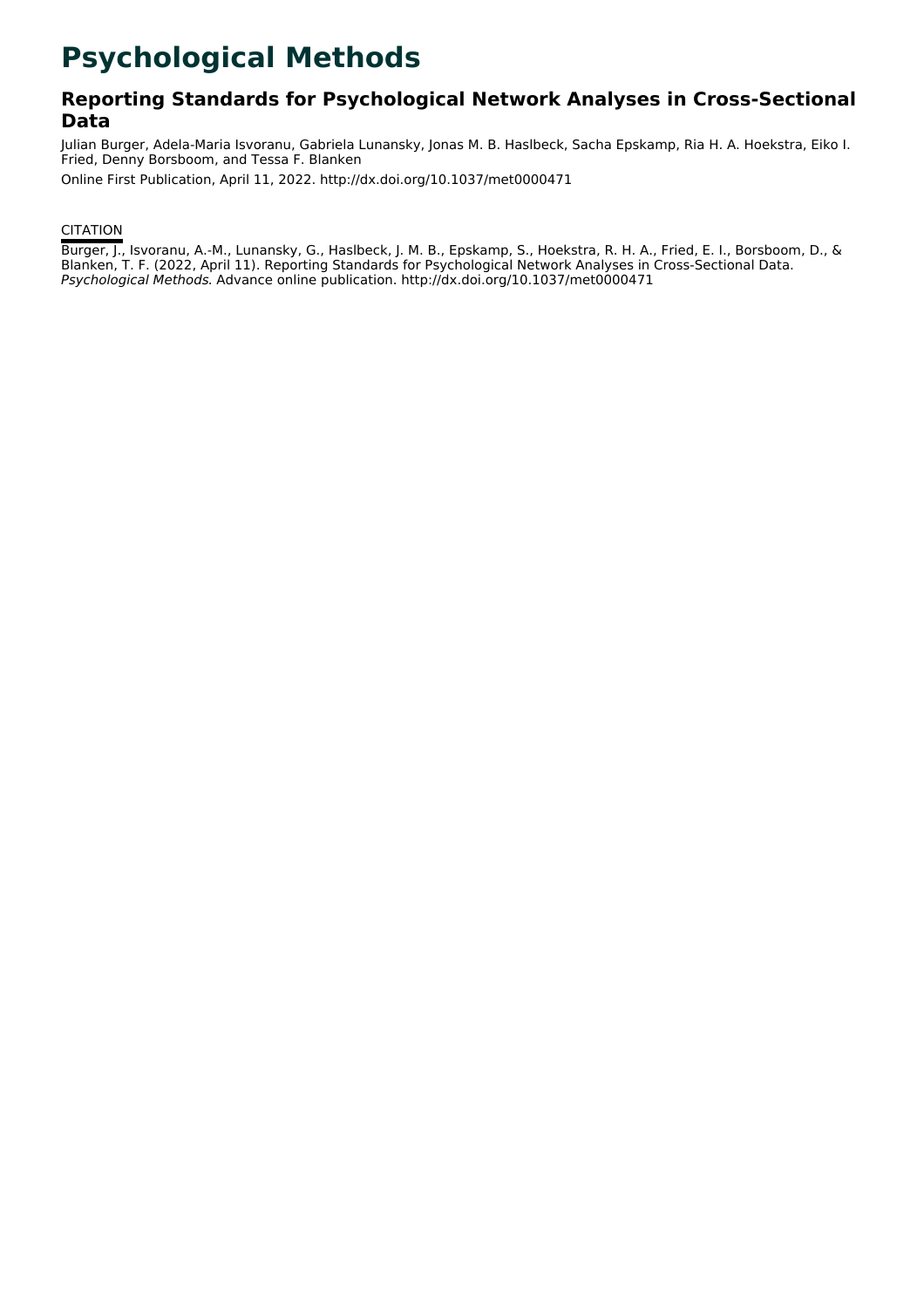<https://doi.org/10.1037/met0000471>

## Reporting Standards for Psychological Network Analyses in Cross-Sectional Data

Julian Burger<sup>1, 2</sup>, Adela-Maria Isvoranu<sup>3</sup>, Gabriela Lunansky<sup>3</sup>, Jonas M. B. Haslbeck<sup>3</sup>, Sacha Epskamp<sup>1, 3</sup>,

Ria H. A. Hoekstra<sup>3</sup>, Eiko I. Fried<sup>4</sup>, Denny Borsboom<sup>3</sup>, and Tessa F. Blanken<sup>3</sup>

<sup>1</sup> Amsterdam Centre for Urban Mental Health, University of Amsterdam <sup>2</sup> University Medical Center Groningen, University Center Psychiatry (UCP) Interdisciplinary Center Psychopathology and Emotion

Regulation (ICPE), University of Groningen<br><sup>3</sup> Department of Psychology, University of Amsterdam<br><sup>4</sup> Department of Clinical Psychology, Leiden University



#### **Abstract**

Statistical network models describing multivariate dependency structures in psychological data have gained increasing popularity. Such comparably novel statistical techniques require specific guidelines to make them accessible to the research community. So far, researchers have provided tutorials guiding the *estima*tion of networks and their accuracy. However, there is currently little guidance in determining what parts of the analyses and results should be *documented* in a scientific report. A lack of such reporting standards may foster researcher degrees of freedom and could provide fertile ground for questionable reporting practices. Here, we introduce reporting standards for network analyses in cross-sectional data, along with a tutorial and two examples. The presented guidelines are aimed at researchers as well as the broader scientific community, such as reviewers and journal editors evaluating scientific work. We conclude by discussing how the network literature specifically can benefit from such guidelines for reporting and transparency.

#### Translational Abstract

In recent years, network models have become increasingly popular in the field of psychology. Such comparably novel statistical techniques require specific guidelines to make them accessible to the research community. So far, researchers have provided tutorials guiding how network analysis can be applied to psychological data. However, there is currently little guidance in determining what parts of the analyses and results should be *documented* in a scientific report. A lack of such reporting standards may result in researchers being confronted with too much choice in reporting their results, which in turn might provide fertile ground for questionable reporting practices. Here, we introduce reporting standards for network analyses in cross-sectional data, along with a tutorial and two examples. The presented guidelines are aimed at researchers as well as the broader scientific community, such as reviewers and journal editors evaluating scientific work. We conclude by discussing how the network literature specifically can benefit from such guidelines for reporting and transparency.

Keywords: network analysis, reporting standards, reproducibility

Over the past decade, there has been a rapid increase in empirical contributions applying network analytic methods across many psychological disciplines. The increasing interest in networks (Barabási, 2012; Watts & Strogatz, 1998) led to empirical applications in various fields of psychology (Robinaugh et al., 2019) and resulted in a large number of special issues in journals such as

Julian Burger **b** <https://orcid.org/0000-0001-8177-788X> Adela-Maria Isvoranu **b** <https://orcid.org/0000-0001-7981-9198> Gabriela Lunansky **b** <https://orcid.org/0000-0001-6226-2258> Jonas M. B. Haslbeck **<https://orcid.org/0000-0001-9096-7837>** Eiko I. Fried  $\Box$  <https://orcid.org/0000-0001-7469-594X> Tessa F. Blanken **<https://orcid.org/0000-0003-1731-0251>** 

Julian Burger and Adela-Maria Isvoranu contributed equally to this article.

The data are available at <https://osf.io/msjcb/>

The materials are available at <https://osf.io/p9wn2/>

Correspondence concerning this article should be addressed to Julian Burger, Hanzeplein 1, 9713 GZ, Groningen, the Netherlands. Email: [j.burger@uva.nl](mailto:j.burger@uva.nl)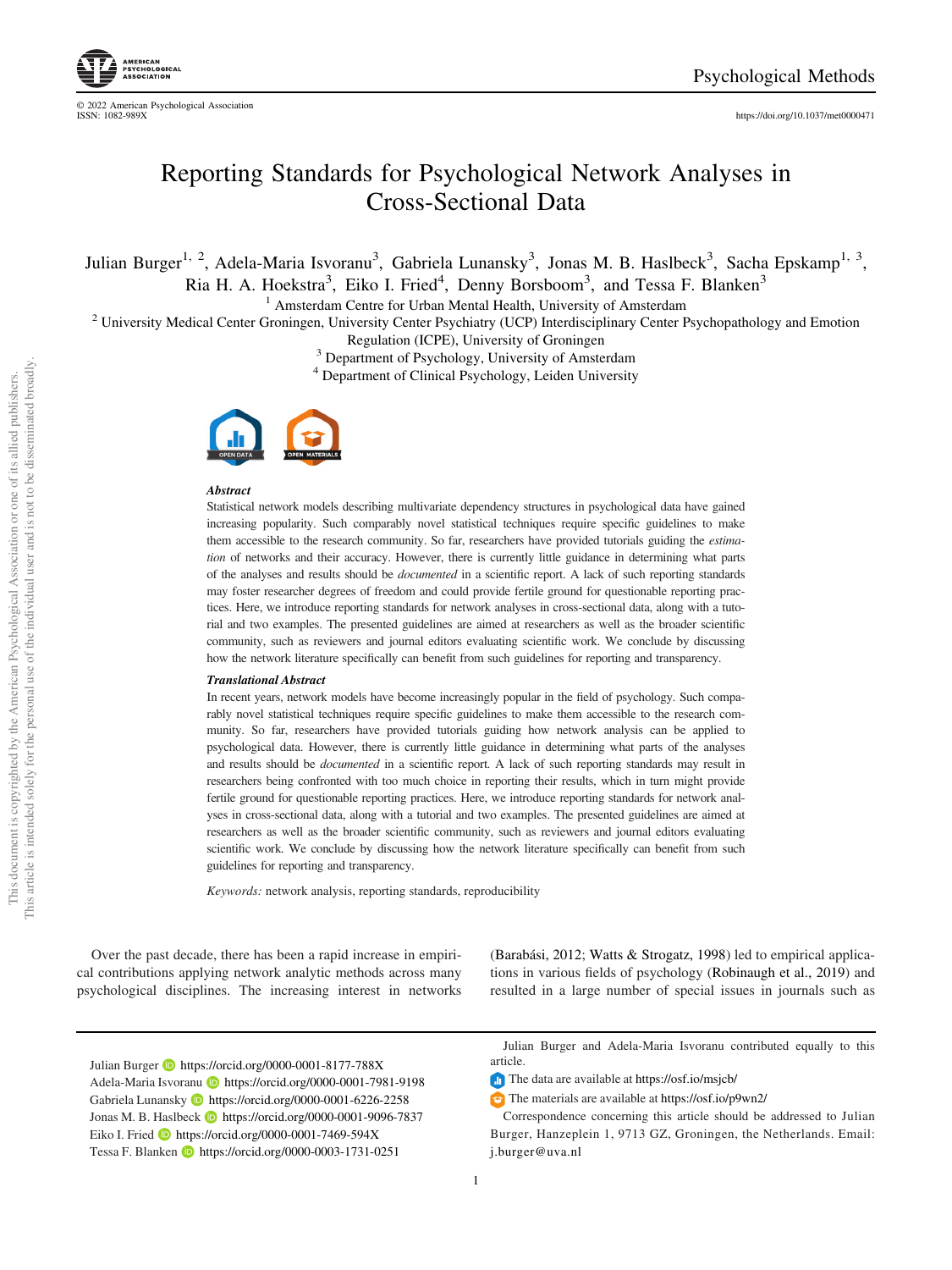Psychometrika, The European Journal of Personality, The European Journal of Psychological Assessment, BMC Medicine, and The Journal of Traumatic Stress. However, there is a lack of clear guidelines on how to report psychological network analyses. The present article introduces such guidelines, aiming to enable researchers to identify all elements of their analyses that should be included in a scientific report. We argue that reporting guidelines can facilitate the evaluation of network contributions by the broader scientific community, including reviewers, editors, journalists, and science writers.

#### Questionable Reporting Practices and the Benefit of Reporting Standards

While there are several tutorials on *estimating* networks from psychological data (Costantini et al., 2015; Epskamp, Borsboom, et al., 2018; Epskamp & Fried, 2018; Haslbeck, Bringmann, & Waldorp, 2021; Jones et al., 2018; Williams & Mulder, 2020), as of yet, there is no guidance for how researchers should report the results of network analyses in a scientific paper. There are general reporting standards for statistical analyses, such as the Journal Article Reporting Standards for Quantitative Research in Psychology published by the APA Publications and Communications Board task Force (Appelbaum et al., 2018). However, specific types of multivariate analyses contain explicit elements that go beyond the scope of generic reporting standards (Hoyle & Isherwood, 2013). For this reason, more tailored reporting standards do exist for other types of multivariate analyses, such as structural equation modeling (Schreiber et al., 2006). At present, however, there are no explicated standards on how to report the results of network analyses.

A lack of clear reporting standards, in turn, may hinder rigorous scientific communication: Wigboldus and Dotsch (2016) highlight that a large part of the degrees of freedom in empirical research resulting in questionable research practices are in fact gray areas that pertain to questionable reporting practices. To this end, objective reporting standards for network analysis are an important contribution toward making empirical network studies more rigorous. Because such norms are not yet established in the network literature, the goal of the present article is to explicate what we refer to as "minimal shared norms" in reporting psychological network analyses. By making these shared norms explicit, they can be extended and debated, and they will increase the replicability and reproducibility of network analysis, both of which will move the field of network psychometrics forward.

#### A Brief Introduction to Psychological Network Analysis

While a detailed introduction to psychological network analysis is beyond the scope of this article, in this section we briefly introduce this methodology as to keep the article self-contained. A more extensive primer on network analyses in psychological science has recently been published (Borsboom et al., 2021), and a textbook dedicated to the emerging field of network psychometrics is currently in press (Isvoranu et al., in press). In addition, we include a glossary that provides an overview over the most important network-specific concepts discussed in this article.

A network is any system which can be represented with nodes (circles), which are connected by edges (lines) denoting a strength of connection between the nodes. In psychological networks, nodes represent observed variables, and edges are used to represent the strength of associations between two variables, typically after controlling for all other variables in the dataset. This type of model is termed a Markov Random Field, which includes commonly used network models depending on the data used: Gaussian graphical models (GGM)—also termed partial correlation networks—for continuous data (Epskamp, Waldorp, et al., 2018; Lauritzen, 1996), Ising models for binary data (Epskamp, Waldorp, et al., 2018; Ising, 1925; Marsman et al., 2018; van Borkulo et al., 2014), and mixed graphical models (MGM) for mixed data (Haslbeck & Waldorp, 2020). Psychological networks can be estimated with (penalized) maximum likelihood estimation (Epskamp & Fried, 2018), Bayesian estimation (Williams & Mulder, 2020), or pseudolikelihood estimation (i.e., nodewise regression) where each variable is regressed on all other variables, after which results are combined to form a network (Epskamp, Maris, et al., 2018; Haslbeck & Waldorp, 2020; Van Borkulo et al., 2014).

As is the case for statistical models in general, a crucial aspect of psychological network analysis is that estimated models are subject to sampling variation. As a result, edges may falsely be included while not being present in the true model, and differences in edge weights may be strong merely due to chance. To address such chance fluctuations, psychological network analyses should always include both model selection methods and checks for stability and accuracy. Model selection algorithms are diverse but generally fall under one of three categories (Blanken et al., in press): (a) pruning/thresholding methods, which merely remove or hide edges that do not meet some criterion as defined by a classical statistical significance level or a lower Bayes factor; (b) model search strategies, which use extensive model search methods to iteratively arrive at an optimal network structure, typically informed by an information criterion; and (c) regularization methods, which use penalized maximum likelihood estimation to shrink parameters to zero, potentially removing them from the network. Each of these strategies has its pros and cons (Isvoranu & Epskamp, 2021). For example, regularization techniques (e.g., Meinshausen & Bühlmann, 2006; Ravikumar et al., 2010; Tibshirani, 1996) may work well in retrieving an interpretable structure at low sample sizes, but may also feature a lower specificity rate than desired (Williams et al., 2019). Furthermore, in such circumstances, one must be careful to interpret the sparsity of the network, as this is, at least in part, a consequence of the estimation method used (Epskamp, Kruis, Marsman, 2017). Checks for stability and accuracy usually involve the use of data-driven resampling methods such as bootstrapping (Epskamp, Borsboom, Fried, 2018) or Bayesian sampling methods (Williams & Mulder, 2020) to assess and visualize uncertainty around parameter estimates.

#### Scope of Models and Software

In this article, whenever we refer to "network models," we intend to designate statistical models that are designed to capture pairwise statistical interactions between variables and that are estimated on cross-sectional data. Our focus lies on cross-sectional networks, because network analyses for this type of data account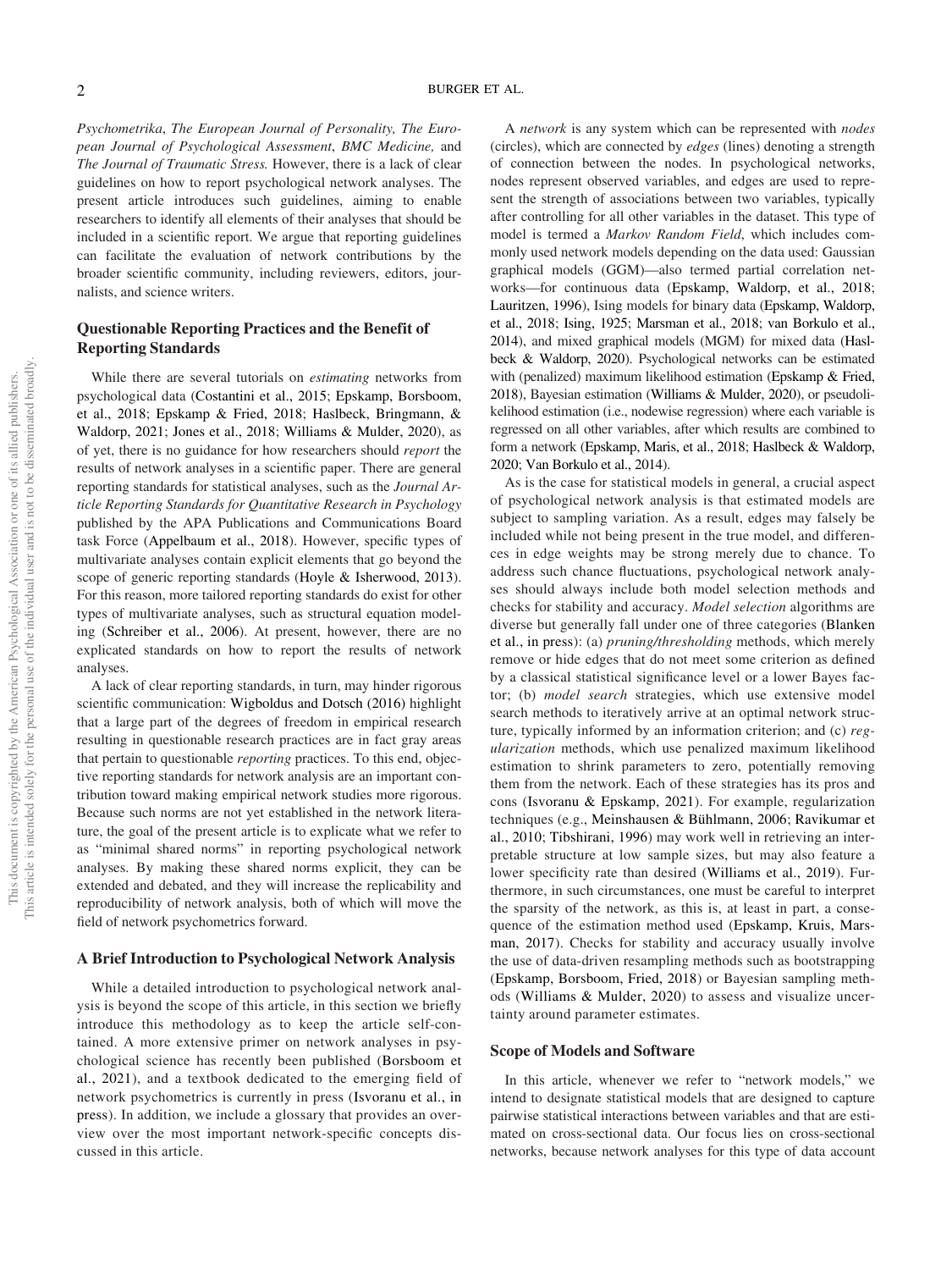for the largest part of empirical network contributions over the past 10 years (83% of the identified empirical articles between 2008 and 2018 as reported by Robinaugh et al., 2020). Of note, there are many other types of psychological network analyses than the ones we discuss here, including models estimated in panel data and time series data (Epskamp, 2020a; Gates & Molenaar, 2012; Haslbeck et al., 2020) or moderated network models (Haslbeck, Borsboom, & Waldorp, 2021). These are beyond the scope of the present article as they require different reporting standards due to differences in data structure, estimation methods, and model assumptions.

Within the domain of cross-sectional network analysis, there is a wealth of software options. Depending on the choice of software, different reporting elements, such as specific test statistics, might be required to ensure interpretability of the results. Here, we focus on software implemented in the open-source environment R (R Core Team, 2015), specifically on packages that have been most frequently used in the past decade in empirical, psychological network contributions (Robinaugh et al., 2020). An overview of the software packages that we cover in this article can be found in Table 1. While we focus on a specific set of R-packages, most of the discussed reporting standards represent core elements of cross-sectional network analysis in psychological data. We therefore expect that the introduced reporting standards will also be applicable to other software, albeit not in regard to the specific test statistics included in this article. For instance, reporting parameter uncertainty is not a unique standard of the packages discussed in this article but should be included for any contribution that estimates partial correlation networks. Consequently, the listed packages should be seen as examples of how the core reporting standards introduced here can be applied to software that is frequently used in the literature, rather than restricting the domain of reporting standards to this type of software alone.

Lastly, the presented guidelines may also be applicable to some aspects of reporting simulation studies on network analyses. For example, simulation studies should include information on how networks were derived from the simulated data. However, simulation studies may require specific additional reporting elements, such as information on data-generating mechanisms and performance measures (e.g., bias or mean squared error). We therefore recommend considering additional guidelines for simulation studies, such as the guidelines provided by Morris et al. (2019).

#### Organization of the Proposed Reporting Standards

This article adopts the typical structure of a psychological report according to APA standards (American Psychological Association, 2020) and can therefore be used as a reference for authors who prepare their work for submission to an APA journal. Of note, some of the recommendations discussed below, such as reporting on the variable selection procedure, are not unique reporting elements for network analyses. We included those elements for two reasons: First, to ensure that these guidelines are standalone readable, and second, because some more general elements deserve specific attention when using network analyses (e.g., variable selection is related to the problem of topological overlap, see Box A).

We provide a reporting routine for both the Methods and the Results sections of an empirical APA report, using the following structure:

General analysis routine: These sections contain reporting standards that are applicable to all analyses as defined above, independent of specific research questions. These routines include the reporting of general features of the data, the statistical approach, details about the sample and variables, as well as accuracy and stability checks. We recommend to always report these elements.

Analysis-specific routine: These sections contain reporting standards that apply only to specific research questions and analyses within the network analytic framework, such as reporting on group comparisons, centrality analyses, edge differences, and visualization. Not all of these will be of interest for every empirical network contribution and are therefore only applicable if they align with their specific research question.

What to watch out for: The main focus of this article lies on providing reporting standards and not interpretation guidelines. However, some reporting standards are closely related to interpretation. Therefore, in the What to watch out for boxes, we discuss some of considerations that are important when applying network analyses to psychological data.

To illustrate these norms and reporting standards, we include two examples of network analyses on openly available data with two distinct research goals. Further, we include an overview of most network estimation packages and functions referred to in this article, along with information on important arguments, current estimation defaults, applicable input data, and parameter interpretation (see Table 1).

#### Reporting Standards for the "Methods" Section

#### General Analysis Routine

#### Sample Collection

We recommend to specifically consider and report how and from which population the participants were recruited and whether a subpopulation was included in the analyses (e.g., depressed patients; see Box A, Subsample selection). Subsample selection can occur because of recruitment strategies (e.g., collecting data in clinical practice) or by selection after data collection (e.g., only include participants that scored higher than a certain cut-off). Make sure to report on subsamples in either case. Report the number of participants for whom data was collected and the number of participants that were included in the network analyses.

#### Variable Selection Procedure

As with any other study, it is important to precisely report what instruments were used to collect the data, as well as the versions of these instruments, if applicable (Flake & Fried, 2019). We recommend specifically considering the instrument, as some questionnaires might include multiple items that have the same relations to other nodes (i.e., topological overlap), which can lead to problematic inferences in networks (see Box A, Instrument design). With regard to network analyses, we recommend to additionally report on the number of variables on which data were collected. When the data are preprocessed before being included in the analyses (e.g., variable selection or transformation), report on these processing steps and indicate the number of variables included in the network analysis.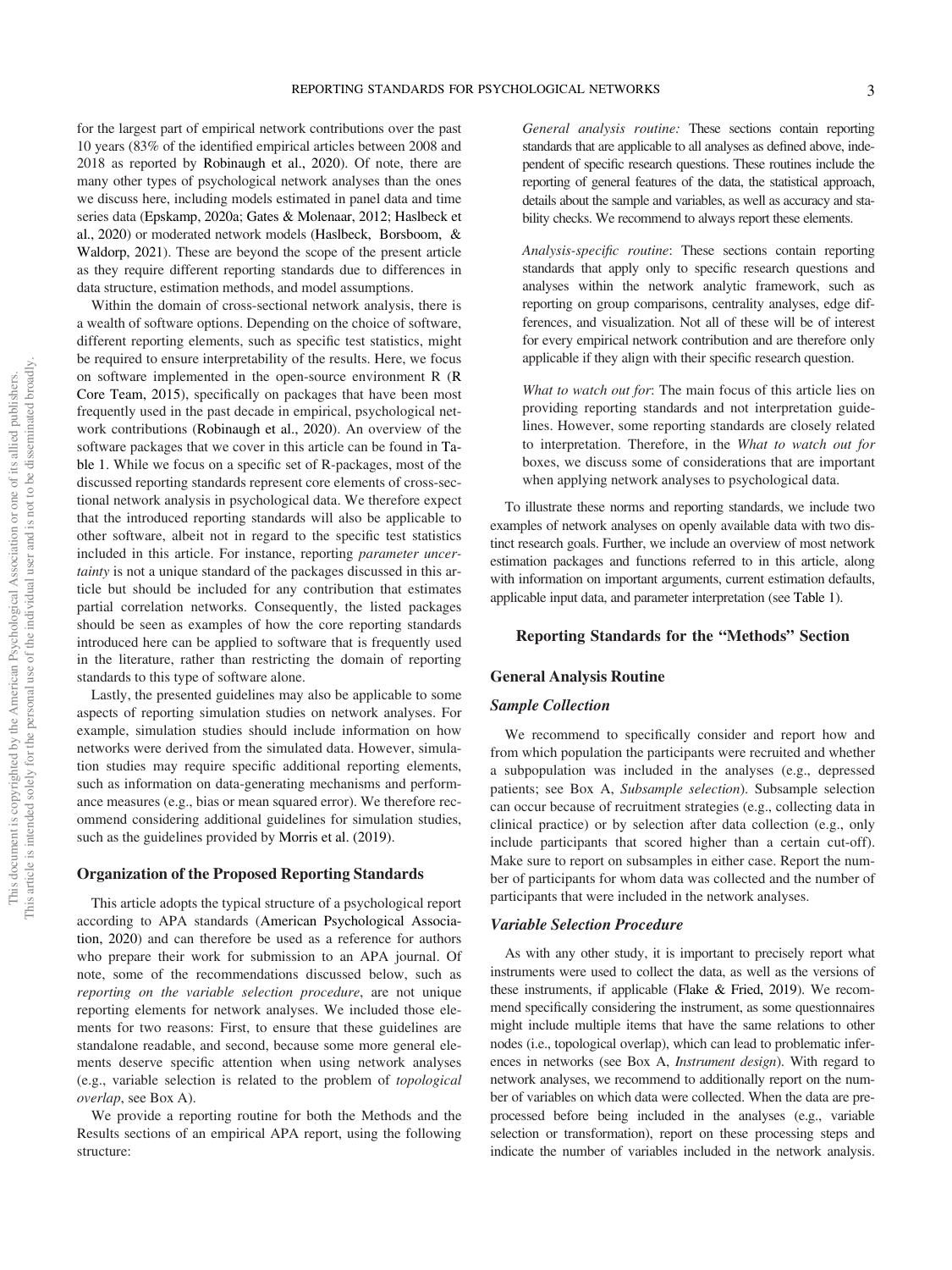| ì<br>i<br>ś<br>j          | j        |
|---------------------------|----------|
|                           |          |
|                           |          |
|                           |          |
|                           |          |
| i<br>l<br>).              |          |
| ı<br>ï                    |          |
| ı                         |          |
| ï<br>Č                    |          |
| $\frac{1}{2}$<br>š        | ł        |
|                           |          |
| )<br>ì                    |          |
| I                         |          |
| ヨミニ<br>$\frac{1}{2}$<br>j | his<br>ì |

Table 1<br>Overview and Detailed Information of Commonly Applied Estimation Routines in R Overview and Detailed Information of Commonly Applied Estimation Routines in R

| Notes                                                                                                                                  | glmnet package.<br>Regularization via                                                                                            | Saturated or predefined<br>strap threshold with<br>model only (boot-<br>bootThreshold)<br>bootnet::                         | many (over 20)<br>Not possible with<br>nodes.                                                  | with dense network<br>large sample sizes<br>Poor performance in<br>structures                                                                  | values or bootstraps)<br>nificant (based on $p$<br>no model selection<br>Edges that are not sig-<br>can be hidden, but<br>is performed. | Slow with many nodes<br>used. Note that this<br>should not only be<br>$($ >30) unless step-<br>backs (Isvoranu &<br>$wise = FALSE$ is<br>also has its draw-<br>setting, however,<br>Epskamp, 2021),<br>and the decision | (table continues)<br>the implications for<br>based on the com-<br>plexity of the net-<br>work but also on<br>the algorithm. |
|----------------------------------------------------------------------------------------------------------------------------------------|----------------------------------------------------------------------------------------------------------------------------------|-----------------------------------------------------------------------------------------------------------------------------|------------------------------------------------------------------------------------------------|------------------------------------------------------------------------------------------------------------------------------------------------|-----------------------------------------------------------------------------------------------------------------------------------------|-------------------------------------------------------------------------------------------------------------------------------------------------------------------------------------------------------------------------|-----------------------------------------------------------------------------------------------------------------------------|
| Missing data<br>handling                                                                                                               | need be removed<br>before analysis)<br>None (rows with<br>missing data                                                           | need be removed<br>before analysis)<br>None (rows with<br>missing data                                                      | (pairwise covari-<br>ance matrix can<br>Listwise deletion<br>used as input)<br>potentially be  | (sample size can<br>be set to average<br>of sample sizes<br>for each pair of<br>Pairwise deletion<br>variables)                                | be set to average<br>(sample size can<br>of sample sizes<br>for each pair of<br>Pairwise deletion<br>variables)                         | be set to average<br>(sample size can<br>for each pair of<br>of sample sizes<br>Pairwise deletion<br>variables)                                                                                                         |                                                                                                                             |
| Bootnet default<br>differences                                                                                                         | Automatic missing<br>automatic me-<br>(listwise) and<br>data removal<br>input data is<br>dian split if<br>not binary             | logistic regres-<br>sions for $>20$<br>used for up to<br>Loglinear model<br>20 nodes and<br>univariate<br>nodes             | N/a                                                                                            | used when raw<br>data is used as<br>Bootnet correla-<br>tion defaults<br>input***                                                              | used when raw<br>data is used as<br>Bootnet correla-<br>tion defaults<br>input***                                                       | used when raw<br>data is used as<br>Bootnet correla-<br>tion defaults<br>input***                                                                                                                                       |                                                                                                                             |
| Bootnet default<br>set                                                                                                                 | "IsingFit"                                                                                                                       | "IsingSampler"                                                                                                              | $\rm Na$                                                                                       | "EBICglasso"                                                                                                                                   | "pcor"                                                                                                                                  | "ggmModSelect"                                                                                                                                                                                                          |                                                                                                                             |
| Main defaults                                                                                                                          | (both regression esti-<br>Gamma hyperparameter<br>mates required to be<br>is set to 0.25 and an<br>AND-rule is used<br>nonzero). | Pseudolikelihood estima-<br>tion (method = " $p1$ ").                                                                       | Psychonetrics model**                                                                          | Gamma hyperparameter<br>is set to 0.5                                                                                                          | Saturated model (all<br>edges included).                                                                                                | Gamma hyperparameter<br>is set to 0 (BIC)                                                                                                                                                                               |                                                                                                                             |
| Input type*                                                                                                                            | Raw data (0/1 encoded)                                                                                                           | Raw data (any binary<br>encoding)                                                                                           | (means + covariance<br>Raw data (any binary<br>encoding) or sum-<br>mary statistics<br>matrix) | Variance-covariance/<br>correlation matrix                                                                                                     | Variance-covariance/<br>correlation matrix                                                                                              | Variance-covariance/<br>correlation matrix                                                                                                                                                                              |                                                                                                                             |
| Description                                                                                                                            | Regularized estimation<br>nodewise logistic<br>regressions and<br>EBIC model<br>selection                                        | modeling or univar-<br>tion using psuedoli-<br>Unregularized estima-<br>kelihood, loglinear<br>iate logistic<br>regressions | Maximum likelihood<br>estimation                                                               | Regularized estimation<br>using glasso and<br>EBIC model<br>selection.                                                                         | Unregularized network<br>(saturated).                                                                                                   | tion using extensive<br>Unregularized estima-<br>model search                                                                                                                                                           |                                                                                                                             |
| name>: <main<br><math>&lt;</math>package<br/><math display="inline">{\rm function}</math> <math display="inline">&gt;</math></main<br> | IsingFit: IsingFit                                                                                                               | EstimateIsing<br>IsingSampler::                                                                                             | Psychonetrics::ising                                                                           | qgraph::EBICglasso                                                                                                                             | qgraph::qgraph(,<br>$graph = "pcor")$                                                                                                   | ggmModSelect<br>qgraph::                                                                                                                                                                                                |                                                                                                                             |
| Parameter interpretation                                                                                                               | coefficients/loglinear<br>Logistic regression<br>interactions                                                                    |                                                                                                                             |                                                                                                | among two variables,<br>after conditioning on<br>all other variables in<br>edges) represent the<br>unique association<br>The parameters (i.e., | the network****                                                                                                                         |                                                                                                                                                                                                                         |                                                                                                                             |
| Model (data)                                                                                                                           | Ising model (binary)                                                                                                             |                                                                                                                             |                                                                                                | model (normal or<br>Gaussian graphical<br>ordinal data)                                                                                        |                                                                                                                                         |                                                                                                                                                                                                                         |                                                                                                                             |

4 BURGER ET AL.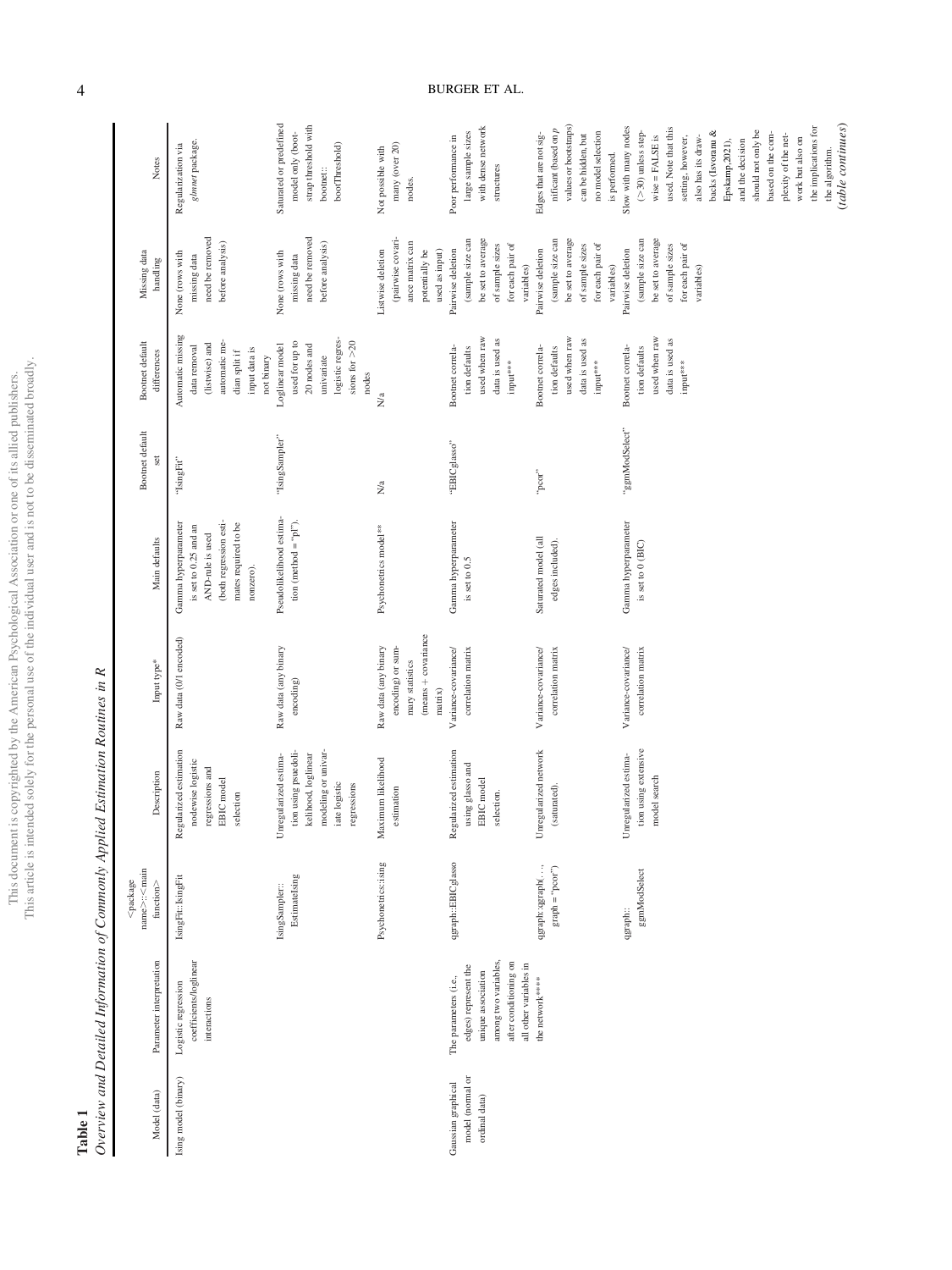Table 1 (continued) Table 1 (continued)

| Model (data)                                                         | Parameter interpretation                                                               | name>: <main<br><math>&lt;</math>package<br/><math display="inline">{\tt function}</math> <math display="inline">\!&gt;</math></main<br> | Description                                                                                                                                                             | Input type*                                                      | Main defaults                            | Bootnet default<br>set          | Bootnet default<br>differences                                                                                                                                                                                                   | Missing data<br>handling                                                                                                                  | Notes                                                                                                                                                                                                                                                             |
|----------------------------------------------------------------------|----------------------------------------------------------------------------------------|------------------------------------------------------------------------------------------------------------------------------------------|-------------------------------------------------------------------------------------------------------------------------------------------------------------------------|------------------------------------------------------------------|------------------------------------------|---------------------------------|----------------------------------------------------------------------------------------------------------------------------------------------------------------------------------------------------------------------------------|-------------------------------------------------------------------------------------------------------------------------------------------|-------------------------------------------------------------------------------------------------------------------------------------------------------------------------------------------------------------------------------------------------------------------|
|                                                                      |                                                                                        | Psychonetrics::ggm                                                                                                                       | maximum likeli-<br>hood estimation<br>(Full information)                                                                                                                | statistics (means +<br>covariance matrix)<br>Raw data or summary | Psychonetrics model**                    | N <sub>a</sub>                  | N/a                                                                                                                                                                                                                              | dling through full<br>information max-<br>is supported with<br>imum likelihood<br>Missing data han-<br>$estimator =$<br>$``\mathrm{FML}"$ | squares estimation).<br>Ordinal data supported<br>with ordered $=$<br>weighted least<br>TRUE (uses                                                                                                                                                                |
| model (normal/<br>Mixed graphical<br>categorical/<br>$\mbox{count})$ | (logistic/linear/multino-<br>standardized data<br>weights based on<br>mial) regression | $Mg$ m::mgm $($ ,<br>$lambdaSet =$<br>"EBIC")                                                                                            | Regularized nodewise<br>EBIC model selec-<br>effects (3-way, 4-<br>regressions with<br>tion, potentially<br>with interaction<br>way, etcetera)                          | Raw data                                                         | Gamma hyperparameter<br>is set to 0.25   | "mgm" (criterion<br>$=$ "EBIC") | ments are auto-<br>edges are auto-<br>signed if possi-<br>applied to data.<br>and level argu-<br>set to 0.5, type<br>matically set,<br>deletion auto-<br>parameter is<br>ble, listwise<br>Gamma hyper-<br>matically<br>matically | need be removed<br>before analysis)<br>None (rows with<br>missing data                                                                    | model with only bi-<br>between continuous<br>partial correlation<br>when using mgm.<br>Reduces to Ising<br>variables are not<br>coefficients (but<br>Default when using<br>boomer but not<br>have the same<br>interpretation)<br>nary variables.<br>Edge weights  |
|                                                                      |                                                                                        | Mgm::mgm(,<br>$lambdasel =$<br>$\left(\omega, \Delta\right)$                                                                             | Regularized nodewise<br>regressions with k-<br>effects (3-way, 4-<br>fold cross-valida-<br>tion model selec-<br>tion, potentially<br>with interaction<br>way, etcetera) | Raw data                                                         | N of folds is set to 10                  | "mgm" (criterion<br>$(M)$ , =   | applied to data.<br>signed if possi-<br>arguments are<br>automatically<br>automatically<br>set, edges are<br>deletion auto-<br>ble, listwise<br>type and level<br>matically                                                      | need be removed<br>before analysis)<br>None (rows with<br>missing data                                                                    | between continuous<br>model with only bi-<br>mgm but not when<br>partial correlation<br>variables are not<br>Reduces to Ising<br>coefficients (but<br>Default when using<br>nary variables.<br>have the same<br>interpretation)<br>using bootnet.<br>Edge weights |
| Correlation Network<br>$\left($ any $\right)$                        | Bivariate marginal<br>correlations                                                     | qgraph::qgraph(,<br>$\text{graph} = ``\text{cor}"$                                                                                       | Bivariate estimation                                                                                                                                                    | Variance-covariance/<br>correlation matrix                       | Saturated model (all<br>edges included). | "cor"                           | used when raw<br>data is used as<br>Bootnet correla-<br>tion defaults<br>input***                                                                                                                                                | be set to average<br>(sample size can<br>for each pair of<br>of sample sizes<br>Pairwise deletion<br>variables)                           | nificant (based on $\boldsymbol{p}$<br>Edges that are not sig-<br>straps) can be hid-<br>den, but no model<br>values or boot-<br>selection is<br>performed.                                                                                                       |
|                                                                      |                                                                                        | psychonetrics: : corr                                                                                                                    | Maximum likelihood<br>estimation                                                                                                                                        | Raw data or summary<br>statistics (means +<br>covariance matrix) | psychonetrics model**                    | $\stackrel{\triangle}{\approx}$ | NA                                                                                                                                                                                                                               | dling through full<br>information max-<br>is supported with<br>imum likelihood<br>Missing data han-<br>$estimator =$<br>"FIML"            | squares estimation).<br>Ordinal data supported<br>with ordered $=$<br>weighted least<br>TRUE (uses                                                                                                                                                                |

#### REPORTING STANDARDS FOR PSYCHOLOGICAL NETWORKS

5

relaimpo::calc. relaimpo::calc.<br>relimp

Relative importance Raw data Saturated model (all

Raw data

Relative importance

edges included).

Saturated model (all<br>edges included).

"relimp" No automated

"relimp"

No automated

None (rows with missing data

None (rows with<br>missing data

Returns directed (not causal) network (table continues)

Returns directed (not<br>causal) network<br>(table continues)

function

This document is copyrighted by the American Psychological Association or one of its allied publishers.<br>This article is intended solely for the personal use of the individual user and is not to be disseminated broadly. This article is intended solely for the personal use of the individual user and is not to be disseminated broadly.This document is copyrighted by the American Psychological Association or one of its allied publishers.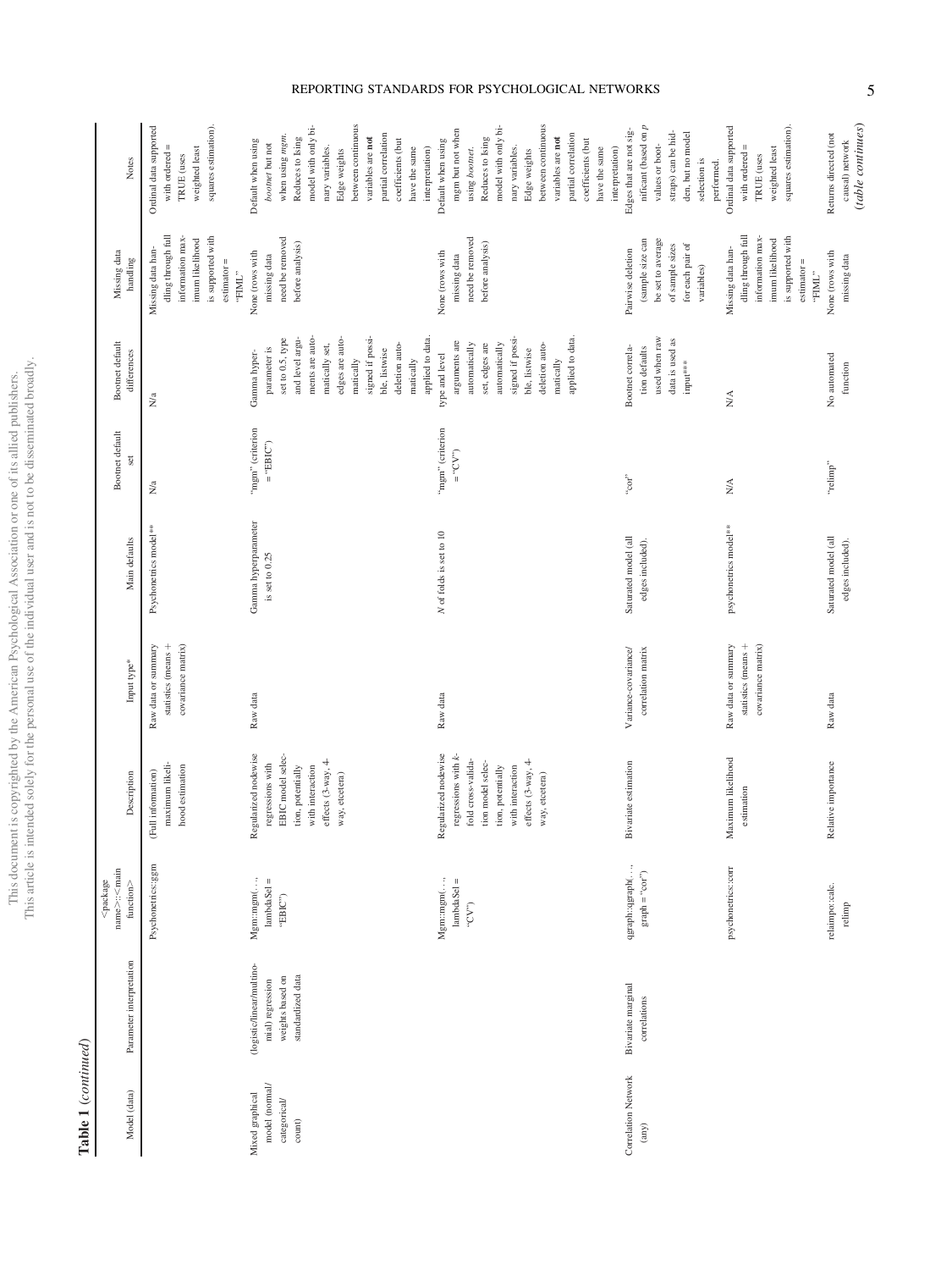|                                                                 | ï      |
|-----------------------------------------------------------------|--------|
|                                                                 |        |
| j                                                               |        |
| ֖֖֖֖֖֖֖ׅ֖ׅׅ֪ׅ֖ׅ֪ׅ֖ׅ֪֪ׅ֪֪֪ׅ֖֚֚֚֚֚֚֚֚֚֚֚֚֚֚֚֚֚֚֚֚֚֚֚֚֚֚֚֚֚֡֝<br>ì |        |
| I                                                               | ì      |
| Ï                                                               |        |
|                                                                 |        |
| ł                                                               |        |
|                                                                 |        |
|                                                                 |        |
|                                                                 |        |
|                                                                 |        |
| j                                                               |        |
|                                                                 |        |
|                                                                 |        |
|                                                                 |        |
|                                                                 |        |
|                                                                 |        |
|                                                                 |        |
|                                                                 |        |
|                                                                 |        |
|                                                                 |        |
|                                                                 |        |
|                                                                 |        |
|                                                                 |        |
|                                                                 |        |
|                                                                 |        |
| $\overline{a}$                                                  |        |
|                                                                 |        |
|                                                                 |        |
|                                                                 | J      |
|                                                                 |        |
|                                                                 |        |
|                                                                 |        |
|                                                                 |        |
| 3<br>¢                                                          |        |
|                                                                 |        |
|                                                                 |        |
| )                                                               |        |
|                                                                 |        |
|                                                                 |        |
|                                                                 |        |
|                                                                 |        |
|                                                                 |        |
| ſ,                                                              |        |
|                                                                 |        |
|                                                                 |        |
|                                                                 |        |
|                                                                 |        |
|                                                                 |        |
|                                                                 |        |
|                                                                 |        |
|                                                                 |        |
|                                                                 | ļ      |
| Ċ                                                               | I      |
|                                                                 |        |
|                                                                 |        |
|                                                                 | i      |
|                                                                 |        |
|                                                                 | í<br>j |
| j<br>ì                                                          | i      |
|                                                                 |        |
| Ī<br>I<br>ĭ                                                     |        |
|                                                                 | Í      |
|                                                                 |        |
| ì                                                               |        |
|                                                                 |        |
|                                                                 |        |
|                                                                 |        |
|                                                                 |        |
|                                                                 |        |
| $\frac{1}{2}$                                                   |        |
|                                                                 |        |
|                                                                 |        |
|                                                                 |        |
|                                                                 |        |
|                                                                 |        |
| $\sim 0.8 \, \text{m}$                                          |        |
|                                                                 |        |
|                                                                 |        |
| ĺ                                                               |        |
|                                                                 | ï      |
|                                                                 | i<br>ł |
|                                                                 |        |

able 1 (continued) Table 1 (continued) ,package

|                     |                                                                                                                                                                                                                                                                                                                                                                                                                                                                                                                                                                                                    | name>:: <main< th=""><th></th><th></th><th></th><th>Bootnet default</th><th>Bootnet default</th><th>Missing data</th><th></th></main<> |             |             |               | Bootnet default | Bootnet default | Missing data     |       |
|---------------------|----------------------------------------------------------------------------------------------------------------------------------------------------------------------------------------------------------------------------------------------------------------------------------------------------------------------------------------------------------------------------------------------------------------------------------------------------------------------------------------------------------------------------------------------------------------------------------------------------|----------------------------------------------------------------------------------------------------------------------------------------|-------------|-------------|---------------|-----------------|-----------------|------------------|-------|
| Model (data)        | Parameter interpretation                                                                                                                                                                                                                                                                                                                                                                                                                                                                                                                                                                           | function                                                                                                                               | Description | Input type* | Main defaults |                 | differences     | handling         | Notes |
| celative Importance | Normalized lmg metric                                                                                                                                                                                                                                                                                                                                                                                                                                                                                                                                                                              |                                                                                                                                        |             |             |               |                 | putside of      | need be removed  |       |
| Network             | relative importance                                                                                                                                                                                                                                                                                                                                                                                                                                                                                                                                                                                |                                                                                                                                        |             |             |               |                 | pootnet         | before analysis) |       |
| (continuous)        | nasures                                                                                                                                                                                                                                                                                                                                                                                                                                                                                                                                                                                            |                                                                                                                                        |             |             |               |                 | wrapper         |                  |       |
|                     | itory model search.**** Bootnet will automatically correlate the data if raw data is used (Pearson correlations from Version 1.4 onwards). For ordinal data, polychoric correlations or Spearman correla-<br>Input for bootnet estimateNetwork function must always be raw data. ** Models in psychonetrics are saturated by default. Functions such as prune, stepup, and modelsearch can be used for explor-<br>ions can be used as input.***** In cases in which a transformation is applied (e.g., huge; not standardized), the parameters should be interpreted as precision matrix elements. |                                                                                                                                        |             |             |               |                 |                 |                  |       |

Preprocessing choices concern, but are not limited to, collapsing variables (e.g., aggregating variables such as loss or increase of appetite), collapsing categories (e.g., binarization of Likert-scale data), data transformations (e.g., in case of violating assumptions; see Box A, Variable distribution), and imputation or removal of missing data (e.g., listwise deletion of cases). An exhaustive list of choices that warrant justi fication is listed elsewhere (Flake & Fried, 2019). For the variables that are included in the network, we recommend comparing the distribution of the variables with the assumptions of the estimation method and checking any violations (e.g., skewness of the data; see Box A, Variable distribution). If variables are removed/ included following network stability analyses (see Accuracy and Stability of Edge-Estimates section), this should be reported as well.

#### Deterministic Relations Between Variables and Skip-**Structures**

The article should speci fically report if the scale used to construct the network contains a so-called skip-structure, that is, some questions in the questionnaire are skipped based on responses to previous questions. This can occur when participants are instructed to only answer one question or the other (e.g., report either on weight loss or weight gain) or when certain follow-up items are only administered to a subset of participants (e.g., only assessing nuanced depressive symptomatology if one of the core depression symptoms is present). This creates a missingness problem for the data that should be addressed, and the report should indicate precisely how this problem has been handled. This is important because some methods, such as imputing zeroes for skipped items, will induce dependency relationships in the data that bias the network structure and can lead to faulty inference (see Borsboom et al., 2017). The latter problem will hold for any deterministic relationship included in the network (e.g., including a sum-score variable together with the components that make up the sum-score) and should be avoided. To our knowledge, no validated methods for handling such structures exist to date and therefore it is recommended not to analyze skip-structure questionnaires using network analysis. In the case of large diagnostic questionnaires (e.g., SCID, CIDI), one alternative could be to focus on the diagnostic category questions that all subjects have answered rather than on follow-up skip items.

#### Estimation Method

We recommend to speci fically mention in the article how the data was modeled (i.e., continuous, ordinal, binary, etc.). The measurement level is linked to the estimation method used when performing a network analysis, which should always be reported as well (e.g., EBICglasso, IsingFit, MGM, etc.; see Table 1 for a description of commonly used estimation techniques). In addition to the estimation method, mention any additional speci fications. For example, when the networks are thresholded, report the chosen thresholds; when regularization is used, report the parameter specifying the search for appropriate regularization. Of note, even if researchers stick to default arguments (i.e., the standard settings that are used in the estimation procedure), we recommend reporting them, because defaults in software packages can change which in turn would make reproducing analyses difficult. <sup>1</sup> Finally, we

<sup>&</sup>lt;sup>1</sup> Within the *R* statistical software (R Core Team, 2015), the defaults of each package can be checked using the "?" + name of the function within a statistical package (e.g.,?estimateNetwork).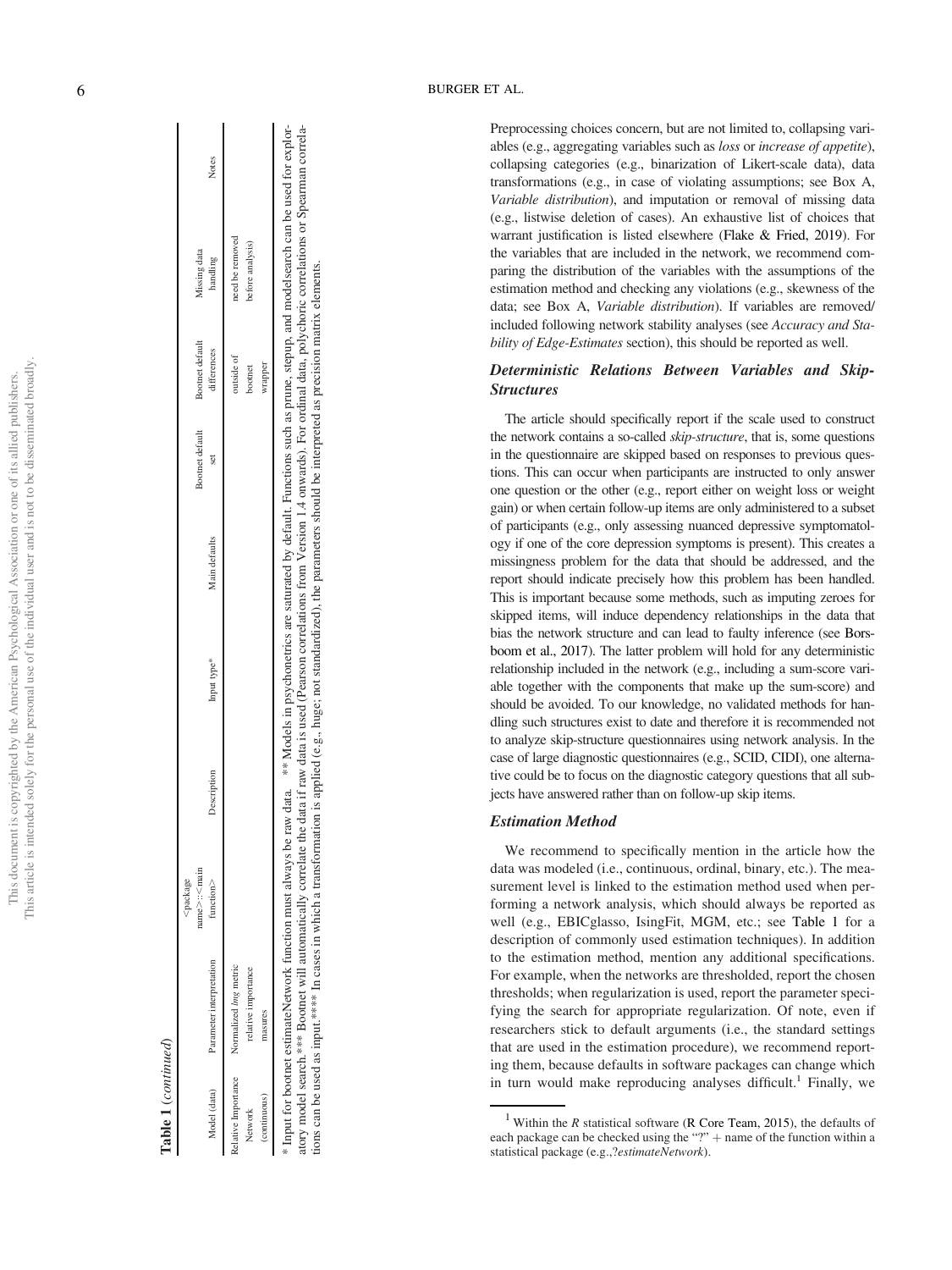#### What to watch out for, Box A:

| Dataset               | <b>Instrument design.</b> It is important to consider how the instrument used to gather the data was constructed. For instance,<br>variables included in a network may come from a single questionnaire that was constructed to measure a latent vari-<br>able, and is therefore intended to measure a single underlying construct. If a set of items does in fact depend on the<br>same latent variable, but the items are interpreted as measuring distinct factors, possible distortions in e.g., centrality<br>estimates should be taken into account (Fried & Cramer, 2017).                                                                                                                                                                                                                                                                                                                                                                                                                                                                                                                                                                                                                                                                                                                                                                                                                                                                                                                                                                                                    |
|-----------------------|--------------------------------------------------------------------------------------------------------------------------------------------------------------------------------------------------------------------------------------------------------------------------------------------------------------------------------------------------------------------------------------------------------------------------------------------------------------------------------------------------------------------------------------------------------------------------------------------------------------------------------------------------------------------------------------------------------------------------------------------------------------------------------------------------------------------------------------------------------------------------------------------------------------------------------------------------------------------------------------------------------------------------------------------------------------------------------------------------------------------------------------------------------------------------------------------------------------------------------------------------------------------------------------------------------------------------------------------------------------------------------------------------------------------------------------------------------------------------------------------------------------------------------------------------------------------------------------|
| Variable distribution | <b>Assumptions of estimation methods.</b> For each estimation method, model assumptions should be considered and viola-<br>tions of these assumptions should be addressed. Main assumptions include (a) independent cases; (b) the presence of<br>(log) linear relationships and pairwise interactions only; (c) missing data are missing (completely) at random (Rubin,<br>1976); (d) relevant distributional assumptions of the variables included in the network.<br>Variance. Certain restrictions to variance, such as floor/ceiling effects or restrictions in range, can affect statistical<br>relationships. This should be considered when interpreting edges and the importance of variables (e.g., suicidal<br>ideation is typically restricted in variance but clinically relevant; see also "centrality" below and Fried et al.,<br>2018). Note that these artifacts not only pertain to networks estimated from continuous data but also to those esti-<br>mated from binary data; for example, if symptoms are coded as present versus absent and most participants in the<br>sample are healthy individuals without symptoms, floor effects may occur.                                                                                                                                                                                                                                                                                                                                                                                                               |
| Subsample selection   | Biases due to subsample selection (e.g., Berkson's bias). Sample selection is important because it can lead to unex-<br>pected patterns in the data. For example, if a subpopulation (e.g., depressed patients) is recruited based on a cut-off on<br>the total score of symptoms included in the network structure, one may find that, in that subpopulation, many edges<br>between symptoms are negative. The reason for this result is that the total score is composed of the individual item<br>scores. As a simple example that illustrates the effect, suppose one throws coins A and B repeatedly and only selects<br>cases in which only one of them falls heads (i.e., total score = 1). Within this set of throws (i.e., conditioning on the<br>total score), the correlation between the outcomes of the tosses for the two coins will be negative because if Coin A<br>falls heads then, given a total score of 1, Coin B must have fallen tails. This effect has been referred to as Berkson's<br>bias (de Ron et al., 2021). However, it has also been noted that Berkson's bias is but one of various effects of condi-<br>tioning, and that these need not constitute bias in the statistical sense (Haslbeck et al., 2020). Nevertheless, it is impor-<br>tant for researchers to realize that creating subsamples based on functions of the variables in the network will often<br>have strong effects on the network structures found in these subsamples.                                                                                                       |
| Variable inclusion    | Variable selection. The structure of network estimation results depends on which variables were included in the analy-<br>sis. This is due to the fact that conditional dependencies are used in network estimation: conditioning on different sets<br>of variables can therefore lead to different network structures. This implies that the network structure may change if<br>variables are included in or excluded from the model.<br>Item-scores versus sum-scores. Depending on the research question, item-scores may sometimes be preferred, whereas<br>sum-scores may be the best option at other times. For example, the general comorbidity of different psychopathologies<br>can be shown at the sum-score level, but the specific symptoms that connect these clusters can only be identified at<br>the more detailed item level. This is illustrated in the article by Deserno et al. (2017), where the authors show how the<br>relation between autism and well-being yields different information at different levels (item scores, subscale scores,<br>sum-scores) and can be used to answer different research questions. Another option is to use latent network modeling,<br>in which the indicators are modeled through the use of a latent node and independent measurement error (Epskamp,<br>Rhemtulla, Borsboom, 2017). Ultimately, what level to include in the network depends on the research question. The<br>guiding principle should be to match the level of the included variables with the resolution at which inferences are<br>ought to be made. |
| Centrality            | <b>Local network properties.</b> Centrality is <i>not</i> a characteristic of a variable, but it is determined within the estimated net-<br>work (see also "variable distribution" and "variable inclusion"; Bringmann et al., 2019; Fried et al., 2018). Thus, a<br>variable that is peripheral in one network may be central in another. For instance, the symptom of insomnia may be on<br>the periphery of a depression network and of a generalized anxiety network. At the same time, it may connect the<br>depression network to the generalized anxiety network and thus may be highly central in the combined network.                                                                                                                                                                                                                                                                                                                                                                                                                                                                                                                                                                                                                                                                                                                                                                                                                                                                                                                                                      |

advise considering the assumptions of each estimation method (see Box A, Variable distribution), as well as how each estimation method handles missing data (see Box B, Missing data).

#### Accuracy and Stability of Edge-Estimates

As with any procedure that involves parameter estimation, it is important to assess how accurate our estimates are (Fried et al., in press). In the context of the currently most common estimation techniques in network analysis, accuracy can be assessed via a bootstrap procedure implemented in the R-package bootnet (Epskamp, Borsboom, Fried, 2018; using the function bootnet and specifying the argument type as "nonparametric"). In this procedure, the model is estimated repeatedly under resampled or simulated data and statistics of interest (e.g., edge weights) are computed (Efron, 1979). As such, bootstrapping allows to approximate the sampling distribution of the parameters in the population. The sampling distribution can then be inspected visually (for details see, e.g., Epskamp, Borsboom, Fried, 2018). Specifically, in the methodology section of the article, we advise reporting the number of bootstrap samples, as well as the type of bootstrap method employed (in the above case "nonparametric"). For methods that make use of Bayesian inference, such as BGGM (Williams & Mulder, 2020), there are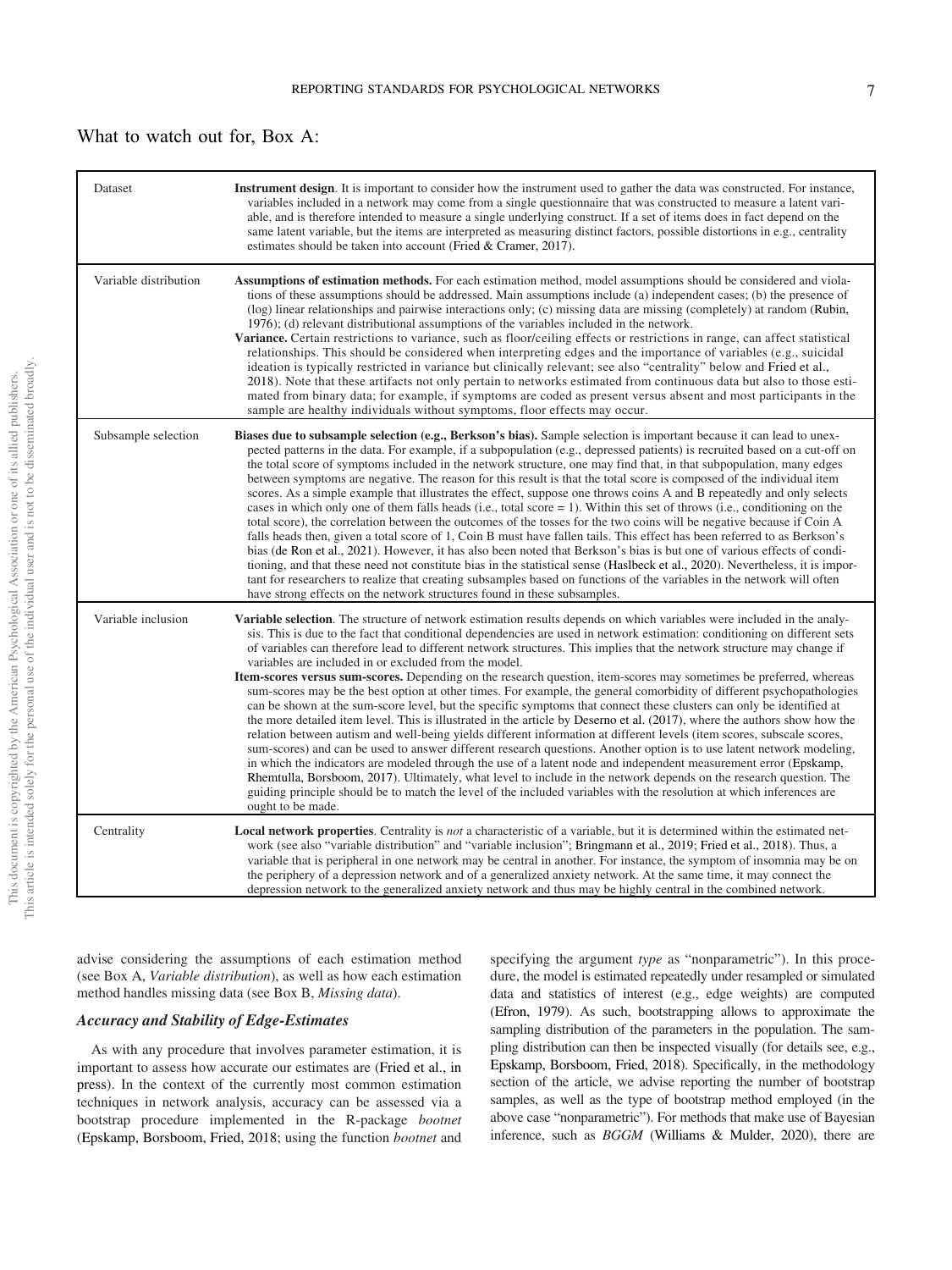equivalent measures to assess accuracy and stability, such as credibility intervals for estimates and convergence diagnostics.

#### Statistical Packages

Finally, we recommend reporting the statistical software and packages that are used, including their versions. Full reproducibility is guaranteed only if this information is shared along with code and data, because statistical packages can change estimation defaults when they are updated (Epskamp, 2019). With this information, the reader can mimic the analyses under identical estimation settings and reproduce all results, for example using the *checkpoint* package in  $R$  (Ooi  $\&$  de Vries, 2020). We further recommend including any seed-settings in the code that have been used in conducting analyses (e.g., if estimation techniques based on cross-validation or the Network Comparison Test were used; Haslbeck & Waldorp, 2020; van Borkulo et al., 2017). Note, however, that setting a seed does not fix results if parallel computing is used, as is often the case when drawing many bootstrap samples.

#### Analysis-Specific Routine

#### Group Comparisons

If groups are compared, we recommend reporting which methods have been employed to compare groups (usually correlating weighted adjacency matrices; comparing networks using the Network Comparison Test, van Borkulo et al., 2017; comparisons based on the posterior predictive distribution or model selection in Bayesian GGMs; Williams et al., 2020; estimating moderated network models in mgm; Haslbeck, 2020; Haslbeck & Waldorp, 2020; or through using multigroup network modeling, Epskamp et al., 2021). If groups are compared using multiple methods, we recommend reporting all comparisons that were made and in addition reflect on the consistency of the results. Of note, these methods are dependent on the sample size and identifying no differences may sometimes reflect power issues.

#### Centrality Indices

One particular application of network analysis is to identify nodes that could be particularly influential, for example because they are well connected to other nodes. In graph theory and network analysis, the quantification of this relative influence based on the network flow is referred to as centrality analysis. Centrality metrics can be computed that quantify the role of each node in a network (Costantini et al., 2015; Jones et al., 2019; Opsahl et al., 2010), for example via the qgraph package in R (Epskamp et al., 2012; using the functions centrality, centralityPlot, or centralityTable), or via the networktools package in R (Jones, 2017; using the function bridge). If such inferences are of interest, we recommend carefully selecting centrality metrics that relate to the specific research question. For example, if the research question involves identifying the most strongly connected nodes (as is the case in e.g., Elliott et al., 2020), "strength centrality" may be most suited, whereas if the research question involves identifying nodes that bridge different clusters (as is the case in e.g., Levinson et al., 2018) "bridge centrality" measures may be most informative. There may also be research scenarios in which a combination of these metrics is of interest (as is the case in e.g., Isvoranu et al.,2021). We recommend reporting all centrality metrics that were computed, alongside the accuracy of their estimates (e.g., case-drop bootstrap in the bootnet package, using the function bootnet and argument type set to "case," for more information see Epskamp, Borsboom, Fried, 2018; see also Box A, Centrality). Suppose the differences between node centralities are not robust. In that case, it cannot reliably be determined which node is "most central" (note that this does not imply the network was estimated with low accuracy; it is also possible that there simply are no differences in centrality between nodes; see Box B). In this case, we recommend only reporting that the centrality metric was computed, but that the centrality differences between nodes will not be further interpreted because these differences are not stable.

#### Differences Between Edges Within One Network

If edges within a network are compared with one another, we recommend reporting the method of comparison (e.g., the bootstrapped difference-test in the  $R$  package *bootnet*, using the *differ*enceTest function; Epskamp, Borsboom, Fried, 2018). Further, if hypotheses are tested in a Bayesian context (Williams & Mulder, 2020), these should be stated explicitly (e.g.,  $A-B > C-D$ ).

#### Clustering

Clustering refers to the tendency of a network to exhibit groups of nodes that arise from their specific interconnections. If clustering of nodes is of interest, we recommend reporting which clustering method was employed when running the analyses (e.g., Exploratory Graph Analysis; Golino & Epskamp, 2017), why this particular method has been chosen (Hennig, 2015), as well as if and how the stability of the identified clusters was checked.

#### Reporting Standards for the "Results" Section

#### General Analysis Routine

#### Final Sample Size

As with general statistical guidelines (e.g., Appelbaum et al., 2018), all information regarding sample size should be reported. This includes all operations that are relevant to the sample size, such as removal of outliers and missing data, data imputation, data transformations, split-half approaches, and so forth. For further details please refer to Table 1 and Box B.

#### Results of the Accuracy and Stability Checks

Results on how accurate parameters are estimated (e.g., Epskamp, Borsboom, Fried, 2018) should be reported. Usually, reports include plots giving information on bootstrapped confidence intervals (CIs), inclusion probabilities, or case-drop bootstraps, but which specific method to use is based on the choice of software. It is important to note that the bootstrapped confidence intervals discussed here cannot always be interpreted in the same manner as traditional confidence intervals (for detailed information, see Box B as well as Epskamp, Borsboom, Fried, 2018; and Fried et al., in press). Of note, which stability analysis to use is conditional on the research questions to be addressed (e.g., if centrality is not analyzed, reporting stability results for centrality may not be relevant). For most existing analyses and research questions, stability analyses are available.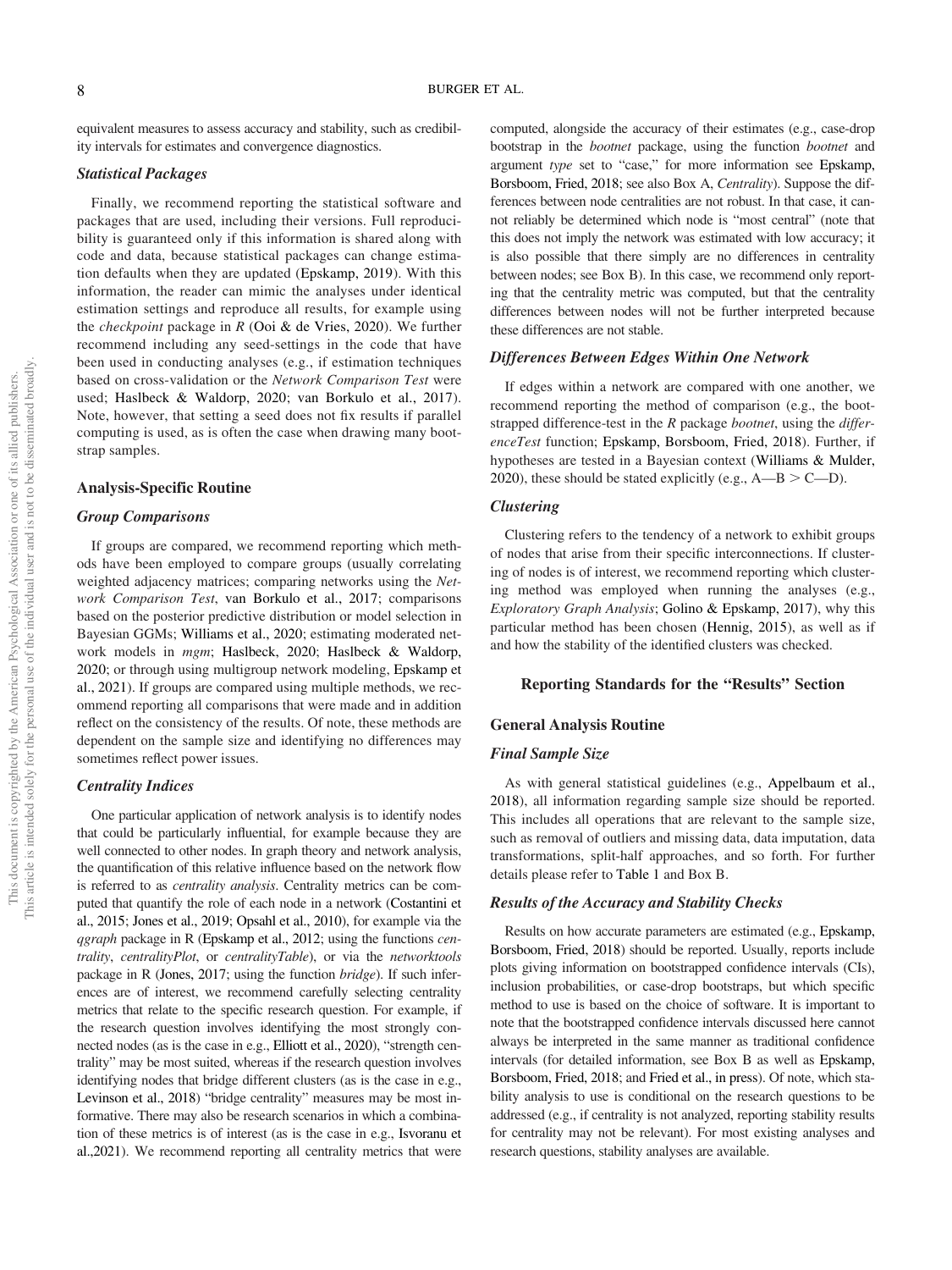### What to watch out for, Box B:

| Features of the network structure | <b>Sparsity.</b> A Central assumption of most of the models highlighted in the current manuscript is the<br><i>assumption of sparsity</i> , i.e., the true network structure can be expressed as a simplified, "sparse" net-<br>work. If this assumption is violated, the performance of regularized estimation algorithms may be sub-<br>optimal (Epskamp, Kruis, Marsman, 2017), because many edges that are small but nonzero will be<br>incorrectly set to 0. In this case, a nonregularized method (without model selection) can be used as an<br>alternative (Williams et al., 2019), or the low-rank estimation approach proposed by Marsman et al.<br>(2015).<br><b>Collider structures.</b> Collider structures occur when a variable is a common effect of two or more varia-<br>bles. If a true causal collider structure $(A \rightarrow B \leftarrow C)$ underlies the data and the variables A and C are<br>marginally uncorrelated or weakly positively correlated, then the undirected network could feature an<br>edge between the causes (A—C), which is negative if both causal effects are positive. As such, collider<br>structures can produce strong and unexpected negative edges in the network structure, which may ham-<br>per the interpretation of results. While there is no principled way to detect collider structures, one way<br>to detect at least potential collider structures is by comparing the partial correlations to marginal corre-<br>lations. If a partial correlation is of a different sign $(e.g., negative)$ than a marginal correlation $(e.g.,$<br>positive), then this can signal conditioning on a collider (in this case, also check whether the two varia-<br>bles are both strongly connected to a third, which may be a common effect).<br><b>Network architecture.</b> When interpreting a network structure, it is important to keep an eye open for global<br>features of the network. For instance, are there hubs in the network? How do these hubs influence the network<br>structure? Is the network structure dense? Are there subnetworks? Global network aspects can inform and<br>drive the interpretation of the network. Network architecture refers to the structure of the network as a whole;<br>for instance, well-known architectures include small world, scale-free, and random graphs (Newman, 2018).<br>Network architecture has been suggested to influence the recovery of the network structure (van Borkulo et<br>al., 2014). For example, if a network features locally dense structures in the form of strong hubs (as in a scale<br>free network), regularized estimation may have trouble recovering this (as it promotes sparsity). In contrast, in<br>a ring graph (as e.g. used by Epskamp & Fried, 2018) each node has only two neighbors, which a regularized<br>estimation technique can easily recover.                                                                                                                                                                                                                                                                                                                                                                                                                                                                                                                                                                                                      |
|-----------------------------------|--------------------------------------------------------------------------------------------------------------------------------------------------------------------------------------------------------------------------------------------------------------------------------------------------------------------------------------------------------------------------------------------------------------------------------------------------------------------------------------------------------------------------------------------------------------------------------------------------------------------------------------------------------------------------------------------------------------------------------------------------------------------------------------------------------------------------------------------------------------------------------------------------------------------------------------------------------------------------------------------------------------------------------------------------------------------------------------------------------------------------------------------------------------------------------------------------------------------------------------------------------------------------------------------------------------------------------------------------------------------------------------------------------------------------------------------------------------------------------------------------------------------------------------------------------------------------------------------------------------------------------------------------------------------------------------------------------------------------------------------------------------------------------------------------------------------------------------------------------------------------------------------------------------------------------------------------------------------------------------------------------------------------------------------------------------------------------------------------------------------------------------------------------------------------------------------------------------------------------------------------------------------------------------------------------------------------------------------------------------------------------------------------------------------------------------------------------------------------------------------------------------------------------------------------------------------------------------------------------------------------------------------------------------------------------------------------------------------------------------------------------------------------------------------------------------------------------------------------------------------------------------------------------------------------------------------------------------------------------------------------------------------------------------------------------------------------------------------------------------------------------------------------------------------------------------------------------------------------------------------------------------------------------------------------------------------------------------------------------------------------------------------------------------------------------------------------------------------------------------------------------------|
| Network visualization             | <b>Plotting algorithms.</b> Network plots are always dependent on the chosen plotting settings, i.e., settings<br>that determine the spatial position of nodes in the network. Some plotting algorithms, such as the<br>Fruchterman-Reingold algorithm (Fruchterman & Reingold, 1991), can be sensitive to small changes<br>(e.g., small differences in edge weights). Although network plots are informative visual representa-<br>tions, the exact placement of nodes should not be interpreted as standing in a one-to-one relation with<br>features of the data. In order to arrive at representations that optimally represent patterns in the data,<br>one may utilize MDS-based algorithms (Jones et al., 2018).                                                                                                                                                                                                                                                                                                                                                                                                                                                                                                                                                                                                                                                                                                                                                                                                                                                                                                                                                                                                                                                                                                                                                                                                                                                                                                                                                                                                                                                                                                                                                                                                                                                                                                                                                                                                                                                                                                                                                                                                                                                                                                                                                                                                                                                                                                                                                                                                                                                                                                                                                                                                                                                                                                                                                                                      |
| Unstable network structures       | Accuracy and stability. Network stability is typically assessed by investigating whether the same order-<br>ing of edge strengths or centrality estimates arises across random subsamples of the data. Importantly,<br>an unstable network structure does not necessarily imply that the analysis failed and the network<br>should be discarded. This is because there are two reasons why orderings of edges may be unstable<br>under bootstrapping: (a) there are estimation problems (e.g. $N$ is too small), and (b) all edges are<br>equally strong so that there is no ordering in the first place (e.g., the network is a Curie-Weiss model;<br>Marsman et al., 2018). However, unstable network structures do limit the interpretation of the network<br>(e.g., if the centrality ordering is unstable for whatever reason, centrality differences should not be<br>interpreted). In general, instability should be acknowledged, and findings from unstable network mod-<br>els should be presented with caution.<br>Using bootstrapped confidence intervals. Unless saturated (no model selection or regularization) maximum<br>likelihood estimation is used, we argue against checking if bootstrapped CIs do (not) include 0, because the<br>model selection methods themselves are already designed to put edges to zero. Therefore, doing additional<br>checks on the CIs may lead to double thresholding. To this end, bootstrapped CIs of, for example, regularized<br>network edges should never be used to assess for 'significance' of edges (Fried et al., in press), and seeing<br>bootstrapped CIs that include zero is in no way evidence for instability or inaccuracy of parameter estimates.<br>Rather, the width of CIs reflects the accuracy of parameter estimates, irrespective of whether they include 0 or<br>not (Epskamp, Borsboom, Fried, 2018). Wide confidence intervals imply caution in interpretation, especially<br>when interpreting the strength of edges, or the presence of weaker edges. While a clear definition of what wide<br>represents is not established, this resolution can be driven by the specificity of a research question. For exam-<br>ple, if the research question focuses on a specific edge (as for example done in Blanken et al., 2020), then it is<br>particularly important to investigate the stability and accuracy of that edge: the wider the bootstrapped CI is for<br>that edge, the less confidence we can attach to the estimate, and the more careful our inferences should be.<br>Case-drop bootstrapping. To assess the stability of centrality indices, an alternative method must be used, the<br>case-dropping bootstrap. This is because centrality indices rely on absolute edge weights, and consequently, an<br>edge weight of 0 is at the boundary of the parameter space. Bootstrapping parameters near the boundary of the<br>parameter space is highly problematic and leads to false inferences. Because edge weights of 0 are to be<br>expected in Pairwise Markov Random Fields (PMRFs), Epskamp et al. (2018) propose an alternative method<br>to circumvent this problem by correlating the centrality indices from the whole sample with centrality indices<br>obtained through estimating networks on subsets of the sample (i.e., the case-dropping bootstrap). Epskamp et<br>al. (2018) term this <i>stability</i> (of the centrality rank order), as such correlations cannot say how <i>accurate</i> |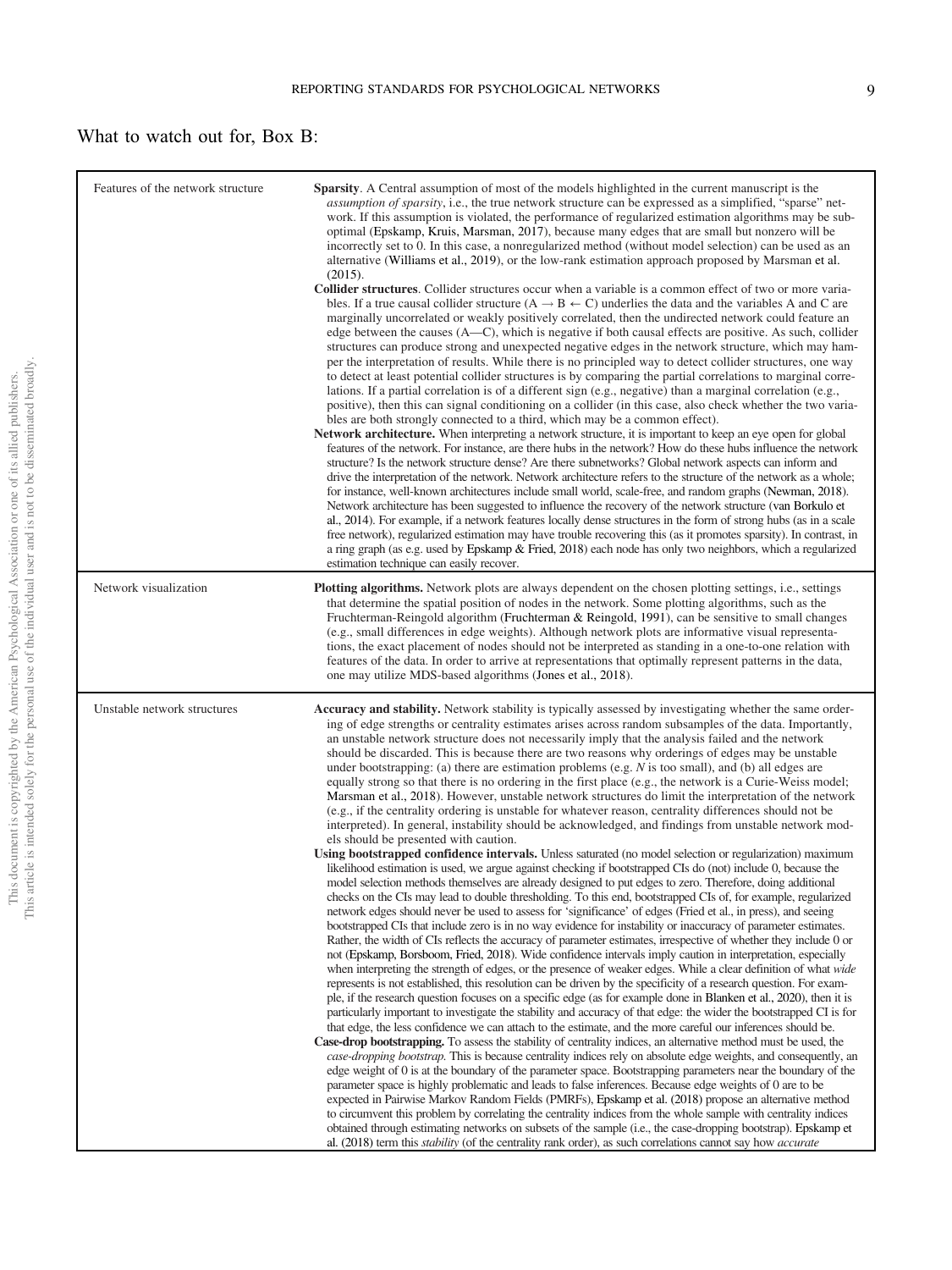| This article is intended solely for the personal use of the individual user and is not to be disseminated broadly<br>This document is copyrighted by the American Psychological Association or one of its allied publishers. |  |  |
|------------------------------------------------------------------------------------------------------------------------------------------------------------------------------------------------------------------------------|--|--|
|                                                                                                                                                                                                                              |  |  |

|              | centrality estimates are. For example, suppose that all nodes in a network feature the exact same centrality.<br>Then, any differences in centrality are due to chance, and we should expect these correlations then to be low<br>even if the centrality measures are closely estimated to their true values (Borsboom et al., 2017).                                                                                                                                                                                                                                                                                                                                                                                                                                                                                                                                                                                                                                                                                                                                                                                                                                                                                                                                                                                                                                                                                                                                                                                                                                                                                                                                                                                                                                                                                                                                                |
|--------------|--------------------------------------------------------------------------------------------------------------------------------------------------------------------------------------------------------------------------------------------------------------------------------------------------------------------------------------------------------------------------------------------------------------------------------------------------------------------------------------------------------------------------------------------------------------------------------------------------------------------------------------------------------------------------------------------------------------------------------------------------------------------------------------------------------------------------------------------------------------------------------------------------------------------------------------------------------------------------------------------------------------------------------------------------------------------------------------------------------------------------------------------------------------------------------------------------------------------------------------------------------------------------------------------------------------------------------------------------------------------------------------------------------------------------------------------------------------------------------------------------------------------------------------------------------------------------------------------------------------------------------------------------------------------------------------------------------------------------------------------------------------------------------------------------------------------------------------------------------------------------------------|
| Missing data | <b>Missing values.</b> It should be noted that not all estimators can handle missing data (see Table 1). Besides<br>the use of (multiple) imputation strategies, which have not yet been studied in detail for network mod-<br>els, there are currently two ways for handling missing data when estimating GGMs. First, some estima-<br>tors, such as <i>EBICglasso</i> and <i>ggmModSelect</i> , only require a correlation matrix as input, which can be<br>estimated using pairwise observations. The <i>bootnet</i> package (Epskamp, Borsboom, Fried, 2018) does<br>this by default for these estimators and will use the average of pairwise sample sizes as a proxy for the<br>sample size (e.g., for BIC computation; Epskamp, 2020b). Specifically, the sample sizes used when esti-<br>mating each pairwise correlation separately are computed, and the average of these is taken as the final<br>sample size in the analyses. Second, the <i>psychonetrics</i> package includes full information maximum likeli-<br>hood estimation (Epskamp, Isvoranu, & Cheung, 2021), which will only use observed data to estimate the<br>network structure.<br>We recommend including the portion of missing data, as well as to consider and report any potential source<br>of systematic missingness. If such systematic influences are present, using any statistical strategy can lead<br>to problematic inferences because accurate inferences will depend on strong assumptions regarding the<br>missingness mechanism (e.g., that data are missing at random or missing completely at random Rubin,<br>1976). An example of such a systematic influence would be that missingness primarily occurs in partici-<br>pants with specific clinical features, such as high symptom levels.                                                                                        |
| Error rate   | <b>Error rate.</b> The error rate, as well as the circumstances under which the error rate changes, should be<br>considered. It is thus essential for researchers to consider whether they are favoring the sensitivity<br>(true positive rate) or the specificity (true negative rate) of a model. Some estimation techniques (e.g.,<br>the <i>EBICglasso</i> algorithm; Epskamp & Fried, 2018) have high sensitivity but lower specificity. This<br>means that weaker edges in the estimated network may be more prone to be false positives (i.e., Type I<br>errors). Other estimation routines may be more conservative, retaining high specificity but featuring<br>lower sensitivity (i.e., some edges may be missing from the network). As is typically the case in diag-<br>nostic situations, researchers face a trade-off between sensitivity and specificity: if one is more lenient<br>to include edges in the estimated network, sensitivity will increase at the cost of specificity.<br>Researchers can choose to err on the side of <i>discovery</i> (favor sensitivity over specificity) or to err on<br>the side of <i>caution</i> (favor specificity over sensitivity). This choice is also driven by the research ques-<br>tion. For example, in the study by Isvoranu et al. (2020), the aim was to identify edges between a poly-<br>genetic risk score and symptoms, which are generally weaker than edges between symptoms<br>themselves. While good sensitivity is required to identify such small edges (and this was achieved in<br>the article as a result of a large sample size), high specificity is essential to justify interpreting the<br>smaller edges in substantive terms. The authors therefore chose <i>ggmModSelect</i> as an estimator, which<br>has been shown to have good specificity in large sample sizes (Isvoranu & Epskamp, 2021). |

#### Analysis-Specific Routine

#### Network Visualization

When a network plot is included in the article, we recommend using a colorblind-friendly theme, as well as reporting:

- What the edges represent (for example, partial correlations in the GGM or averaged logistic regression coefficients in the Ising model. In networks estimated using mgm, Haslbeck and Waldorp (2020), edges between Gaussian variables can be interpreted as partial correlations, whereas relations that involve categorical variables can be interpreted in terms of (averaged) regression coefficients; for details on which type of coefficient is relevant, see Table 1);
- Information about the plot, such as the size of the smallest and largest edges in the network and whether any specific visualization tools were used (e.g., in qgraph; Epskamp et al., 2012; whether a minimum, maximum, or cut value were used when plotting the network);
- How the layout of the network was set (e.g., manually or using a pre-defined algorithm).

#### Network Density and Average Absolute Edge Weights

The network density refers to the number of estimated edges relative to the total number of possible edges and is used to give an indication of the sparsity of the network. If the overall network structure is of interest, we recommend reporting the network density and average absolute edge weights. When visualized with qgraph (Epskamp et al., 2012), parameters adjust the color saturation and width of an edge to the absolute weight and scale relative to the strongest weight of the graph. One cannot get a clear notion of the average edge weight from visualization alone (Epskamp et al., 2012), and thus reporting this is essential.

#### Centrality Indices

If centrality is of interest (Costantini et al., 2015; Jones et al., 2019; Opsahl et al., 2010), we recommend including a supplementary table or appendix reporting the raw centrality scores in addition to visualizing raw centrality scores in the centrality plot itself, $\lambda^2$  as exact parameter values can often not be inferred from centrality plots with high

 $2$  The default behavior in qgraph up to version 1.6.9 provides z-scores instead of raw-scores. This, however, may inflate dissimilarity between centrality indices, and we therefore recommend to use raw scores instead.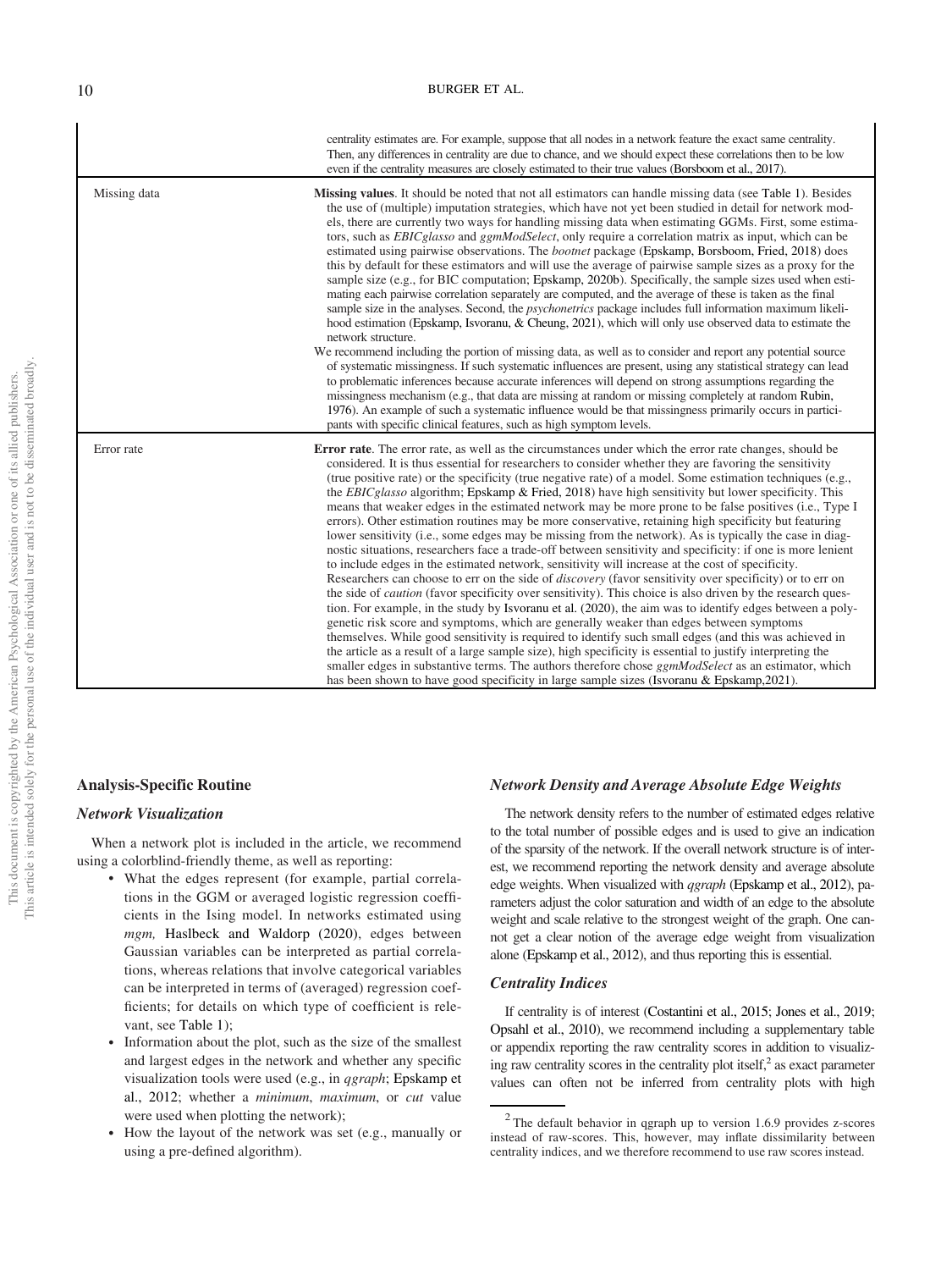precision. To assess the degree to which centrality estimates are subject to sampling error, we recommend reporting results of centrality stability (i.e., a case-drop bootstrap plot for the reported centrality indices), as well as the *correlation stability coefficient* (CS coefficient; Epskamp, Borsboom, Fried, 2018). In addition, the bootstrapped difference test allows to test for differences in centrality between two nodes, which should be reported in case a centrality comparison between two particular nodes is of interest. The bootstrapped difference tests can also be used to compare specific edge pairs in a network, see Specific Nodes and Edges section.

#### **Predictability**

The predictability of a node quantifies how well that particular node can be predicted by all remaining nodes (Haslbeck & Fried, 2017; Haslbeck & Waldorp, 2018, 2020). If predictability of nodes is of interest, we recommend specifying which predictability measure was chosen for which type of variable (e.g.,  $R<sup>2</sup>$ ), and including the predictability measures in the network plot. In addition, we recommend including a supplementary table or appendix reporting the raw predictability scores, as exact predictability values typically cannot be inferred from the visualization.

#### Specific Nodes and Edges

If more specific features of the network are of interest, such as a particular edge A–B, we recommend reporting the stability of that particular edge. Likewise, if specific nodes are of interest, say node A, it is important to report the stability of the edges between node A and its connecting nodes, as well as the stability of the centrality for that particular node (see also Centrality Indices section). When comparing the strength of two edges, we recommend reporting the results of the bootstrapped difference test. These may also be informative in other settings, for example, if one is interested in the overall stability of the network structure. Finally, if clustering of nodes is of interest, we recommend reporting the number of resulting clusters, as well as the stability of the clusters.

#### Group Comparisons

When interested in comparing the network structure between different groups, we recommend reporting:

- The sample size per group after data preprocessing choices (e.g., removal of outliers, removal of missing data, data imputation, data transformations);
- Whether a particular statistical test was used to compare the groups: the resulting p-values or Bayes Factors, and whether these were adjusted for multiple testing;
- Whether the chosen comparison method allows, the stability of each network structure should be reported alongside the network comparisons.

When comparing networks visually, arguments used for visualization become crucial (e.g., minimum, maximum, and cut values; whether the same layout was used, etc.), as well as the correlation between the weighted adjacency matrices of the two (or more) network structures. We thus recommend:

- Using the same layout when comparing network structures. Note that merely comparing networks visually may be misleading and is not recommended in isolation (e.g., without also carrying out a statistical test), even if the layout is fixed across networks (e.g., equal layouts might suggest that network structures are more similar than they actually are).
- Setting the same value as the strongest edge in both networks (e.g., in qgraph by setting the same maximum value) in both network structures.

#### Illustrative Examples

To illustrate the highlighted norms and reporting standards, we provide two examples of network analyses on openly available data, with two distinct research goals. Both examples contain the elements described under the general analysis routine, as well as analysis specific elements matched with the indicated research goal. For an overview of elements covered in both examples, see [Table 2](#page-12-0). This table may also be used as a summary checklist of the article. First, using data from Burger et al. (2020), we aim to highlight the analysis specific routine on group comparisons, network visualization, and global network properties. Second, using open data [\(https://openpsychometrics.org/tests/TMAS/](https://openpsychometrics.org/tests/TMAS/)) collected on the Taylor Manifest Anxiety Scale (Taylor, 1953), we aim to highlight the analysis specific routine elements on centrality, differences between edges, network visualization, and local network properties.

#### Example 1: Relationships in Later Life

Data for the first example stem from the Swiss longitudinal study "Relationships in later life", which followed widowed and separated individuals after their loss experience and collected information on their psychosocial functioning, including depressive symptomatology. The data and project description can be found online [\(https://www.kpp.psy.unibe.ch/forschung/projekte/nccrlives/](https://www.kpp.psy.unibe.ch/forschung/projekte/nccrlives/index_ger.html) [index\\_ger.html\)](https://www.kpp.psy.unibe.ch/forschung/projekte/nccrlives/index_ger.html), and the results have been discussed in a previous article (Burger, Stroebe et al., 2020). The main research interest here lies in comparing depressive symptom networks between the widowed and separated individuals, specifically comparing how strongly they are connected and the overall structure of the two networks. Next to the general analysis routine, we therefore focus on group comparison (methods and results), network visualization (results), and network density (results).

#### **Method**

#### General Analysis Routine

Sample Collection and Variable Selection Procedure. For this analysis, we included data collected on the German version of the center for epidemiologic studies depression scale (CES-D; Radloff, 1977; German: Allgemeine Depressions-Skala, ADS-K; Hautzinger & Geue, 2016).

The dataset consists of 1,276 married, 566 widowed, and 971 separated individuals.

Participants were contacted via post mail and filled in a penand-article questionnaire. To circumvent the issue that participants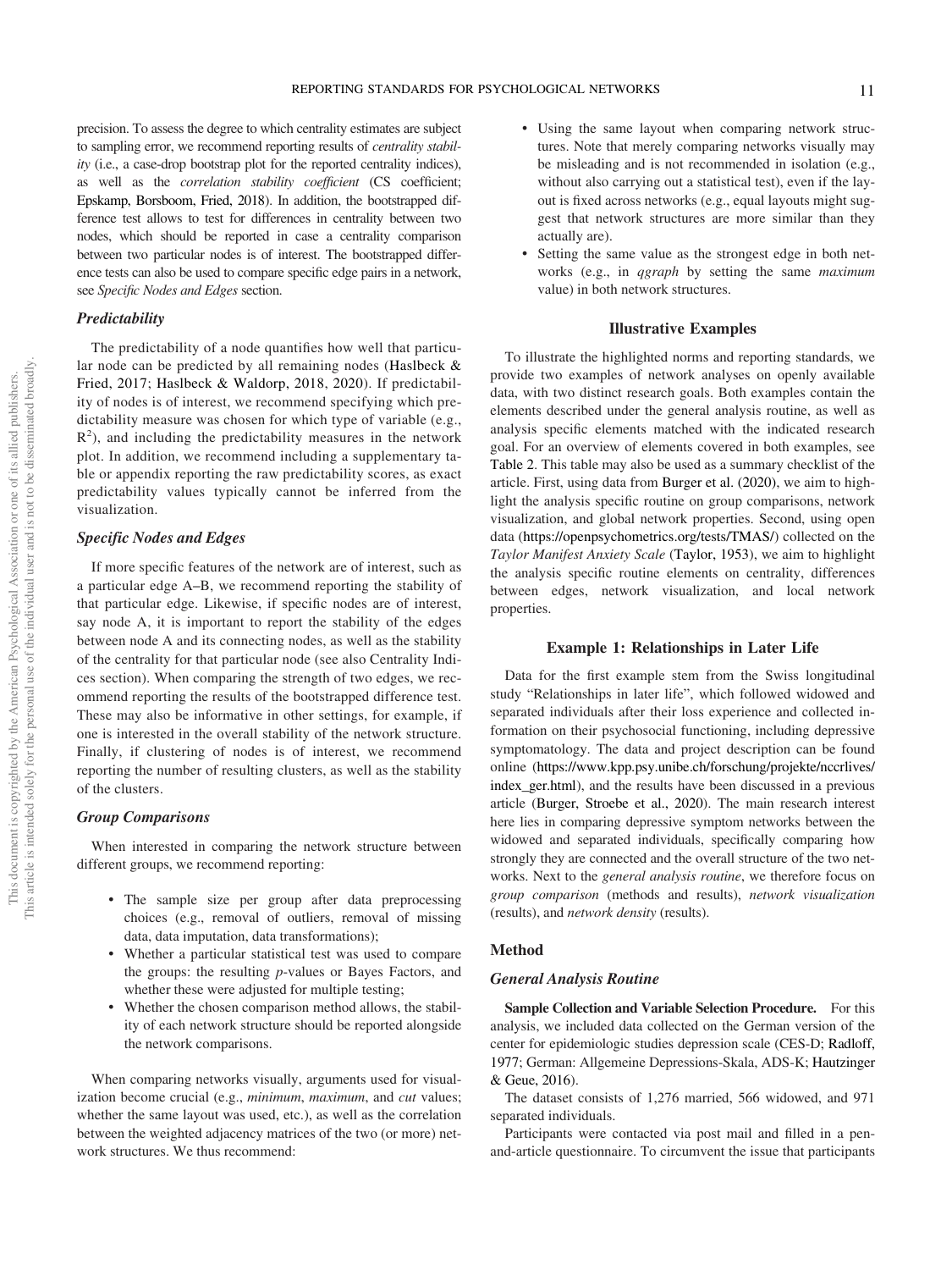#### <span id="page-12-0"></span>Table 2

Overview of Routines Covered in the Two Examples

| Reporting element                                                                                                                                                                                                                  | Example 1                                                                                                                                     | Example 2                                                                                                                          |
|------------------------------------------------------------------------------------------------------------------------------------------------------------------------------------------------------------------------------------|-----------------------------------------------------------------------------------------------------------------------------------------------|------------------------------------------------------------------------------------------------------------------------------------|
| Data Description                                                                                                                                                                                                                   | Relationships in later life (data and results from<br>Bereavement or breakup: Differences in<br>networks of depression; Burger et al., 2020). | Taylor Manifest Anxiety Scale (data and results<br>from an online offering of the Taylor Manifest<br>Anxiety Scale; Taylor, 1953). |
| Methods: General Analysis Routine<br>Sample Collection<br>Variable Selection Procedure<br>Deterministic Relations Between Variables<br>and Skip-Structures<br><b>Estimation Method</b><br>Accuracy and Stability of Edge-Estimates | $\checkmark$ (not applicable)                                                                                                                 | $\sqrt{\text{(not applicable)}}$                                                                                                   |
| <b>Statistical Packages</b><br>Methods: Analysis-Specific Routine<br>Group Comparison<br><b>Centrality Indices</b><br>Differences Between Edges<br>Clustering                                                                      |                                                                                                                                               |                                                                                                                                    |
| Results: General Analysis Routine<br>Final Sample Size<br>Results of the Accuracy and Stability Checks                                                                                                                             |                                                                                                                                               |                                                                                                                                    |
| Results: Analysis-Specific Routine<br>Network Visualization<br>Network Density and Average Absolute Edge<br>Weights                                                                                                                |                                                                                                                                               |                                                                                                                                    |
| <b>Centrality Indices</b>                                                                                                                                                                                                          |                                                                                                                                               |                                                                                                                                    |
| Predictability<br>Specific Nodes and Edges<br>Group Comparisons                                                                                                                                                                    |                                                                                                                                               |                                                                                                                                    |

might be at different stages of adaptation to the adverse life event, we only included participants with a maximum distance of 2 years to the event (widowhood/separation). This resulted in 145 widowed and 217 separated individuals. To be able to include widowhood/separation as a node in the network, we added 145 married controls to the widowed sample, and 217 married controls to the separated sample<sup>3</sup>. This way, widowhood/separation is included as a binary node, indicating the presence versus absence of the respective life event.

In order to investigate conceptual overlap between variables, we examined bivariate correlations between all variables, and combined items if their content suggested strong conceptual similarity, and their bivariate correlation was  $r \geq .50$ . Accordingly, we combined the original items *mood*, *upset*, and *depressed* (new item "mood"), as well as the items happy and enjoy (new item "happy"). This resulted in 12 variables, each rated on an ordinal scale with four answer categories:  $1 = rarely$  or none of the time (less than 1 day),  $2 =$  some or a little of the time (1–2 days), 3 occasionally or a moderate amount of time  $(3-4 \text{ days})$ ,  $4 = \text{most}$ or all of the time (5–7 days).

Estimation Method. We estimated partial correlation networks for both, the widowed and separated sample, using the glasso regularization and a tuning-parameter gamma set to 0.5 (Foygel & Drton, 2010). Due to the ordinal, non-normal nature of the data, we used Spearman's rank-correlation and pairwise complete observations to handle missing data. In total, of all variables included in the network analysis, 6.6% of the ratings were missing in the widowed/married sample and 5.1% in the separated/married sample. Here, we assume that these ratings are missing at random (Rubin, 1976).

Accuracy and Stability of Edge-Estimates. To assess accuracy of the edge estimates, we conducted the routine implemented in the bootnet package (Epskamp, Borsboom et al., 2018; version 1.4.3), using nonparametric bootstrapping with 1,000 bootstrap samples.

Statistical Packages. The analyses have been conducted using R-version 3.5.2 on October 8, 2020. For network estimation, we used the estimateNetwork function in the bootnet package (Epskamp, Borsboom et al., 2018; version 1.4.3). Networks have been visualized using the *qgraph* package (Epskamp et al., 2012; version 1.6.5).

#### Analysis-Specific Routine

Groups were compared by obtaining the difference in global strength within the Network Comparison test (NCT; van Borkulo

 $3$  Note that adding control participants and including group membership in the network is only but one way to approach group comparisons. Many other techniques have been discussed recently, such as moderated network analysis (Haslbeck, Borsboom, & Waldorp, 2021), or Bayesian approaches (Williams et al., 2020). For more detailed information on the approach used here, we advise to consider the original publication.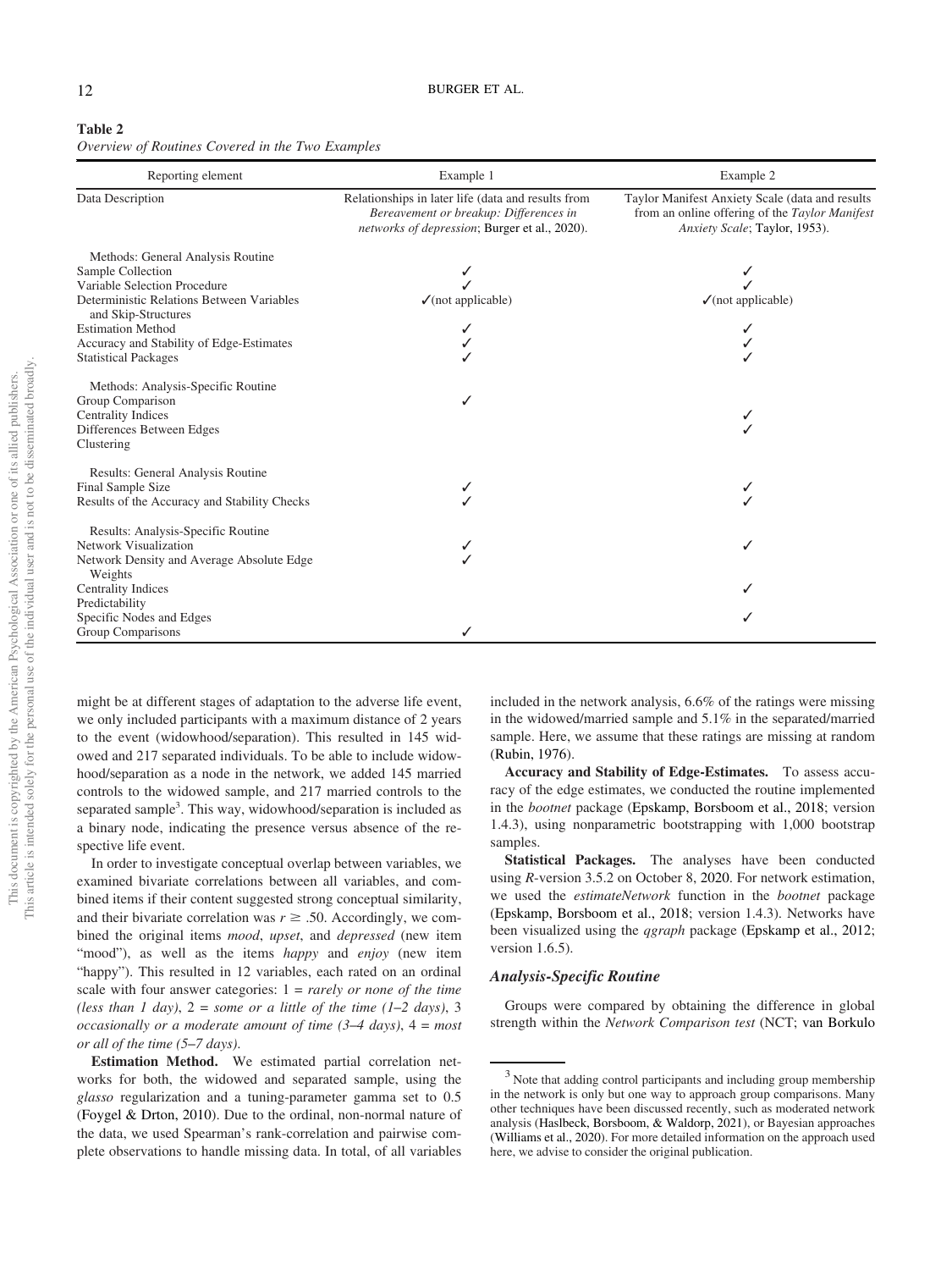et al., 2017; version 2.2.1), using 2,000 iterations, and with seed set to "123." This test assesses if the two networks differ in their overall level of connectivity. because we are primarily interested in global differences in network connectivity, other tests available within the NCT were disregarded in the present analyses. Additionally, we correlated the weighted adjacency matrices of the two networks as an additional measure of similarity between the networks.

#### **Results**

#### General Analysis Routine

Final Sample Size. The widowed network included 290 individuals (145 widowed and 145 married controls), and the separated network included 434 individuals (217 separated and 217 married controls).

Results of Accuracy and Stability Checks. Results of the nonparametric bootstrap analysis can be found in the supplementary materials [\(Supplementary Figure 1](https://doi.org/10.1037/met0000471.supp)). In general, the confidence intervals were rather broad and overlapping. The order of edge estimates should therefore be interpreted with caution.

#### Analysis-Specific Routine

Network Visualization. The networks of widowed and separated individuals are visualized in Figure 1. Here, edges represent regularized partial correlations between symptoms. Edge weights in the widowed network ranged from 0.002 (sad  $getgo)$  to 0.300 (lonely – widowed). Edge weights in the separated network ranged from 0.001 (mood - unfriendly) to 0.320 (lonely – separation). to facilitate interpretability, we used the colorblind-theme in qgraph (Epskamp et al., 2012), fixed the average layout between the two network plots using the averageLayout function, curved edges that would otherwise cross nodes, and made negative edges dashed (note: This is useful if printed without colors). No specific minimum/maximum/cut values have been used for network visualization.

Note: Any exploratory reporting of findings, such as relevant edges, will be specific to the given research context. The figures presented below are based on an adapted version of the publicly available code from the original article (Burger, Stroebe, et al., 2020).

#### Network Density and Average Absolute Edge Weights.

Because we are interested in comparing the two networks with regard to their connectivity, we computed the density of the two networks by determining the ratio of detected edges to the total number of edges in a fully connected network. The network of widowed/married individuals had a density of .615 (48/ 78 edges), with a mean weight of 0.044, and the separated network had a density of .744 (58/78 edges), with a mean weight of 0.053.

Group Comparisons. While the global invariance test within the Network Comparison Test procedure indicated that there were some differences in the overall level of connectivity between the widowed and separated network ( $p = .003$ ), the weighted adjacency matrices showed a rather large correlation  $(r = .750)$ , indicating that the overall structure between the networks was similar. This shows that the networks differed in how strongly connected they are (sum of absolute edge weights,

connectivity), while edges that were detected showed a similar pattern across the two networks (correlation of edges), i.e., edges that were large (small) in the separated network were generally also large (small) in the widowed network.

#### Example 2: Taylor Manifest Anxiety Scale

Data for the second example data stem from the openpsychometrics.org project, using the Taylor Manifest Anxiety Scale (Taylor, 1953). The data and project description can be found online ([https://openpsychometrics.org/tests/TMAS\)](https://openpsychometrics.org/tests/TMAS). Let us assume the main research interests here lie in the general network structure of anxiety, edge differences in the network structure, as well as in which items play a more central role in the network. Next to the general analysis routine, we therefore focus on centrality results (methods and results), edge differences (methods and results), network visualization (results), and local network properties (results).

#### Method

#### General Analysis Routine

Sample Collection and Variable Selection Procedure. For this analysis, we included data collected on the Taylor Manifest Anxiety Scale (Taylor, 1953). This data was collected online; at the end of the test users were asked if their answers were accurate and could be used for research. A total of 76% said yes and data have been published on the openpsychometrics.org project. The dataset consisted of 5,410 individuals.

The network model included all questions from the Taylor Manifest Anxiety Scale (Taylor, 1953), thus resulting in 50 nodes. Each item was rated on a binary scale with two answer categories  $[0 = FALSE, 1 = TRUE]$ . In addition, missing data was encoded as NA and we used listwise deletion for missing data points, as the chosen estimation algorithm does not allow for missing data. Data were assumed to be missing completely at random.

Estimation Method. We estimated the network structure using an Ising model (van Borkulo et al., 2014). An Ising model represents associations between dichotomous variables using pairwise log linear relationships, similar to partial correlation coefficients in a Gaussian Graphical model (GGM; Epskamp, Waldorp, et al., 2018). To control for potential spurious associations, the estimation procedure here uses a penalized nodewise regression approach, specifically the eLasso penalty based on the Extended Bayesian Information Criterion (Ravikumar et al., 2010). Default values as set in the package were used, with the EBIC hypertuning parameter set to 0.25.

Accuracy and Stability of Edge-Estimates. To assess the accuracy of the edge weight estimates, we conducted the routine implemented in the bootnet package (Epskamp, Borsboom, Fried, 2018; version 1.4.3), using nonparametric bootstrapping based on 1,000 bootstrap samples.

Statistical Packages. The analyses have been conducted using R-version 3.5.2 on October 12, 2020. For network estimation, we used the *estimateNetwork* function in the *bootnet* package (Epskamp, Borsboom, Fried, 2018; version 1.4.3), using the IsingFit package (van Borkulo et al., 2014; version 0.3.1). The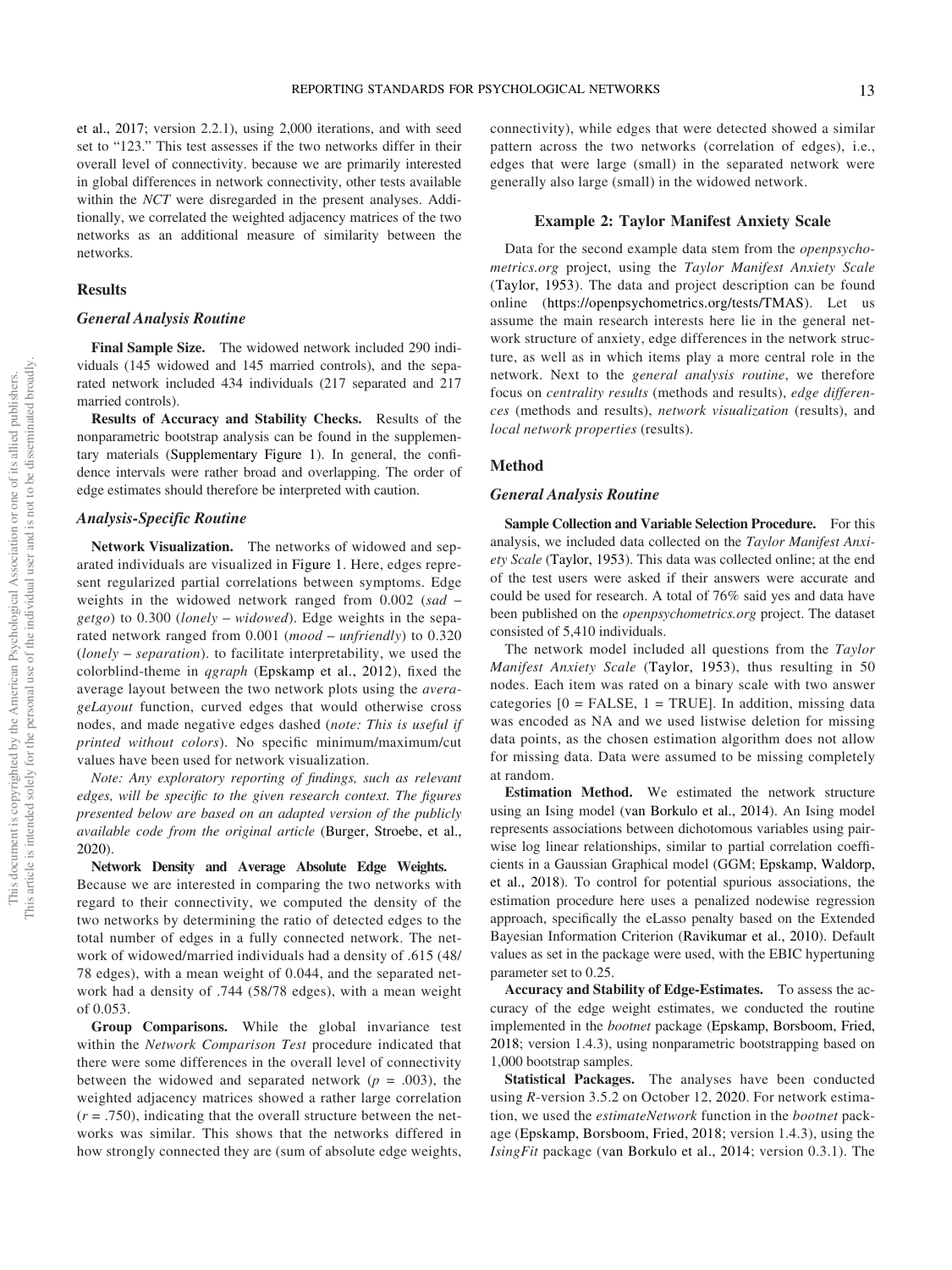

Figure 1 Regularized Partial-Correlation Networks for the Separated and the Widowed Sample

Note. Example 1: Regularized partial-correlation networks (tuning-parameter gamma = 0.5). Solid-blue edges represent positive, regularized partial-correlations, dashed-red edges represent negative, regularized partial-correlations. No specific minimum/maximum/cut values have been used. Edge weights in the separated network ranged from 0.001 (mood – unfriendly) to 0.320 (lonely – separation). Edge weights in the widowed network ranged from 0.002 (sad – getgo) to 0.300 (lonely – widowed). See the online article for the color version of this figure.

accuracy of estimates has been assessed using the bootnet function. Networks have been visualized using the qgraph package (Epskamp et al., 2012; 1.6.5).

#### Analysis-Specific Routine

Centrality Indices. To further quantify how well a node is directly connected to other nodes in the network structure, we investigated strength as a centrality measure (Costantini et al., 2015; Opsahl et al., 2010).

To assess accuracy of the strength centrality estimates, we conducted the routine implemented in the bootnet package (Epskamp, Borsboom, Fried, 2018), using case-drop bootstrapping based on 1,000 bootstrap samples. Further, to ensure interpretable differences in centrality, we used the bootstrapped difference-test in the bootnet package.

Differences Between Edges Within One Network. Finally, as we were interested in an exploratory fashion whether certain edges were stronger and stood out in the network structure, we carried out a bootstrapped difference-test using the R package bootnet (Epskamp, Borsboom, et al., 2018).

#### **Results**

#### General Analysis Routine

Final Sample Size. Following removal of missing data, 4,474 subjects were included in the current analyses.

Results of Accuracy and Stability Checks. In general, the confidence intervals were very narrow, indicating stable results. In addition, *strength* centrality estimates were stable, with a centrality stability coefficient of 0.75, indicating that 75% of the data could be dropped to retain with 95% certainty a correlation of 0.7 with the original dataset. Of note, while the most central items were more central than most other items in the network, they were not more central than each other (see [Supplementary](https://doi.org/10.1037/met0000471.supp) [Figure 5\)](https://doi.org/10.1037/met0000471.supp).

#### Analysis-Specific Routine

Network Visualization. The network visualization is presented in Figure 2. To facilitate interpretability, here we used the colorblind-theme in qgraph (Epskamp et al., 2012), included a legend with the description of each item, and used a cut value of 0. Edge weights ranged from  $-1.82$  (Q47–Q50) to 2.28 (Q6–Q41). The layout used was the automatically generated layout based on the Fruchterman-Reingold algorithm (Fruchterman & Reingold, 1991). Any exploratory reporting of findings, such as relevant edges, will be specific to the given research context.

Centrality Indices. [Supplementary Figure 2](https://doi.org/10.1037/met0000471.supp) presents the results of the centrality analyses. In addition, [Supplementary](https://doi.org/10.1037/met0000471.supp) [Table 1](https://doi.org/10.1037/met0000471.supp) presents the standardized and raw centrality indices. The three most central items were: Q27, Q31, and Q48. Of note, while these were more central than many other items in the network, differences between the items themselves were not robust (see [Supplementary Figure 5\)](https://doi.org/10.1037/met0000471.supp).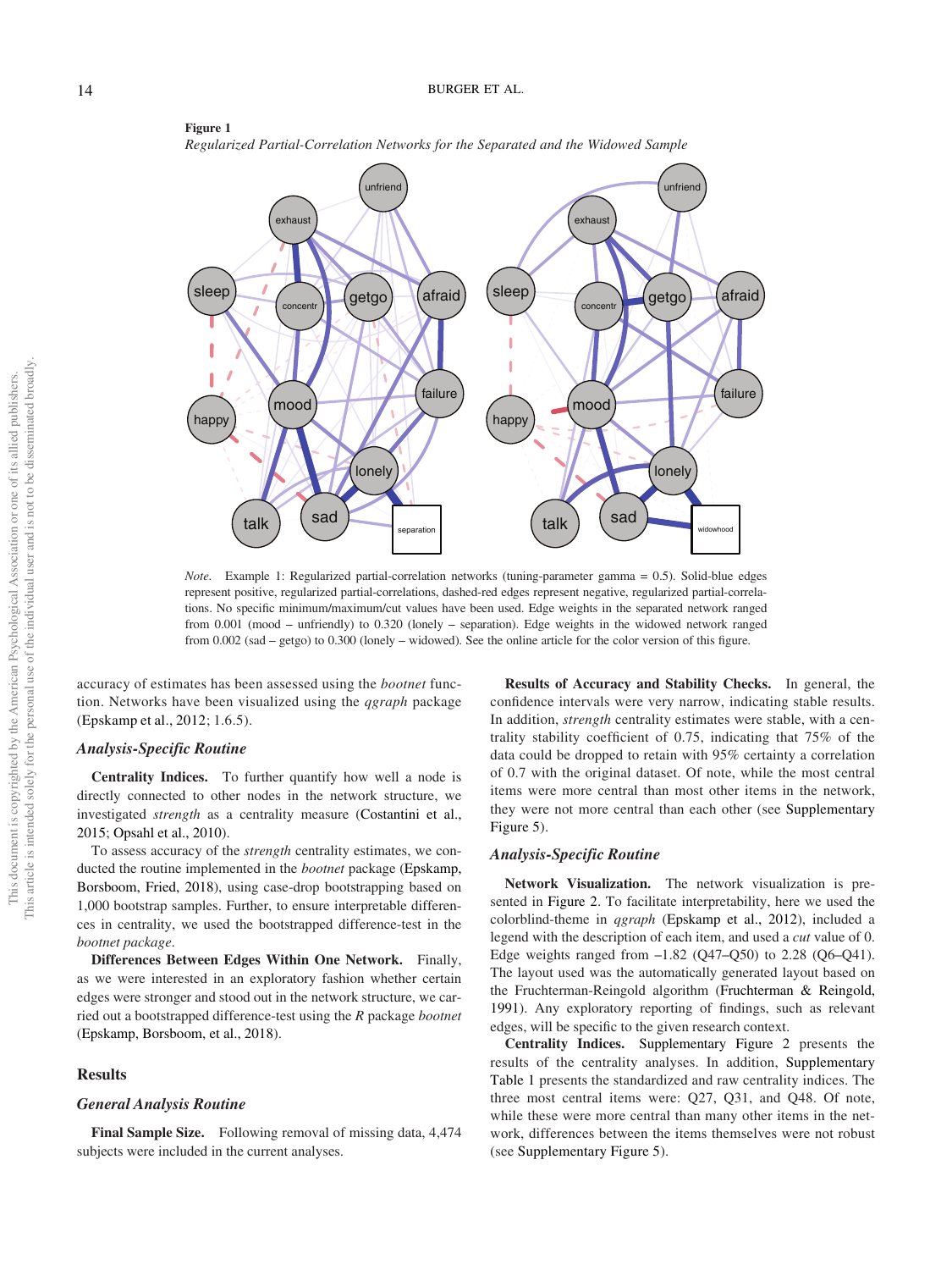



Note. Example 2: Regularized log-linear relations. Blue edges represent positive relations, red edges represent negative relations. The cut argument has been set to 0. Edge weights ranged from –1.82 (Q47–Q50) to 2.28 (Q6–Q41). See the online article for the color version of this figure.

Specific Nodes and Edges. [Supplementary Figure 6](https://doi.org/10.1037/met0000471.supp) presents the results of the edge difference test. The labels are omitted for clarity. In general, the bootstrapped difference test identified several edges as significantly different from most other edges in the network. Of note, the two strongest edges in the current network structure were significantly different from each other and all other edges in the network. These are the edge between Q6 and Q41 and between Q40 and Q46.

#### Concluding Remarks

As clear norms have not yet been established in the network literature, the current article explicates minimal shared norms in reporting psychological network analyses. While network psychometrics is a relatively young field of research, we recognize that many norms discussed here have important implications for commonly used inferences. We therefore included two "what to watch out for" boxes, where we discussed important considerations for network analysis, as well as potential sources of misinterpretation of network structures.

It should be noted, however, that our description of validity threats is not exhaustive and subject to ongoing research. For example, although robustness analyses allow one to assess the

uncertainty of claims based on the model (relative to sampling error), methods for assessing the goodness-of-fit of the model as a whole remain underinvestigated (although model fit assessment techniques are available for confirmatory network analyses; Epskamp, 2020a). Currently, operational network analysis techniques are better viewed as exploratory analysis and visualization tools in the tradition of Tukey (1977), or as phenomena-detection tools that can generate a starting point for theory formation (Borsboom et al., 2021; Haig, 2005, 2014), than as confirmatory theorytesting approaches in the tradition of SEM (Hoyle, 2012). Hence, we currently advise against strong inferences based on network analyses alone, while noting that considerable methodological research opportunities are open to extending network analysis in this direction (Epskamp, 2020a).

Clear reporting standards for network psychometrics improve transparency, which is necessary for reproducibility. Only if the scientific community can follow exactly what analyses were conducted can we vet inferences drawn by respective authors. This is especially relevant in a field that is still fairly novel such as network psychometrics, where we encounter new challenges regularly. Overall, we trust the highlighted directions to aid researchers in identifying elements of their analyses that are important to include in a scientific report, as well as to make empirical network studies more rigorous.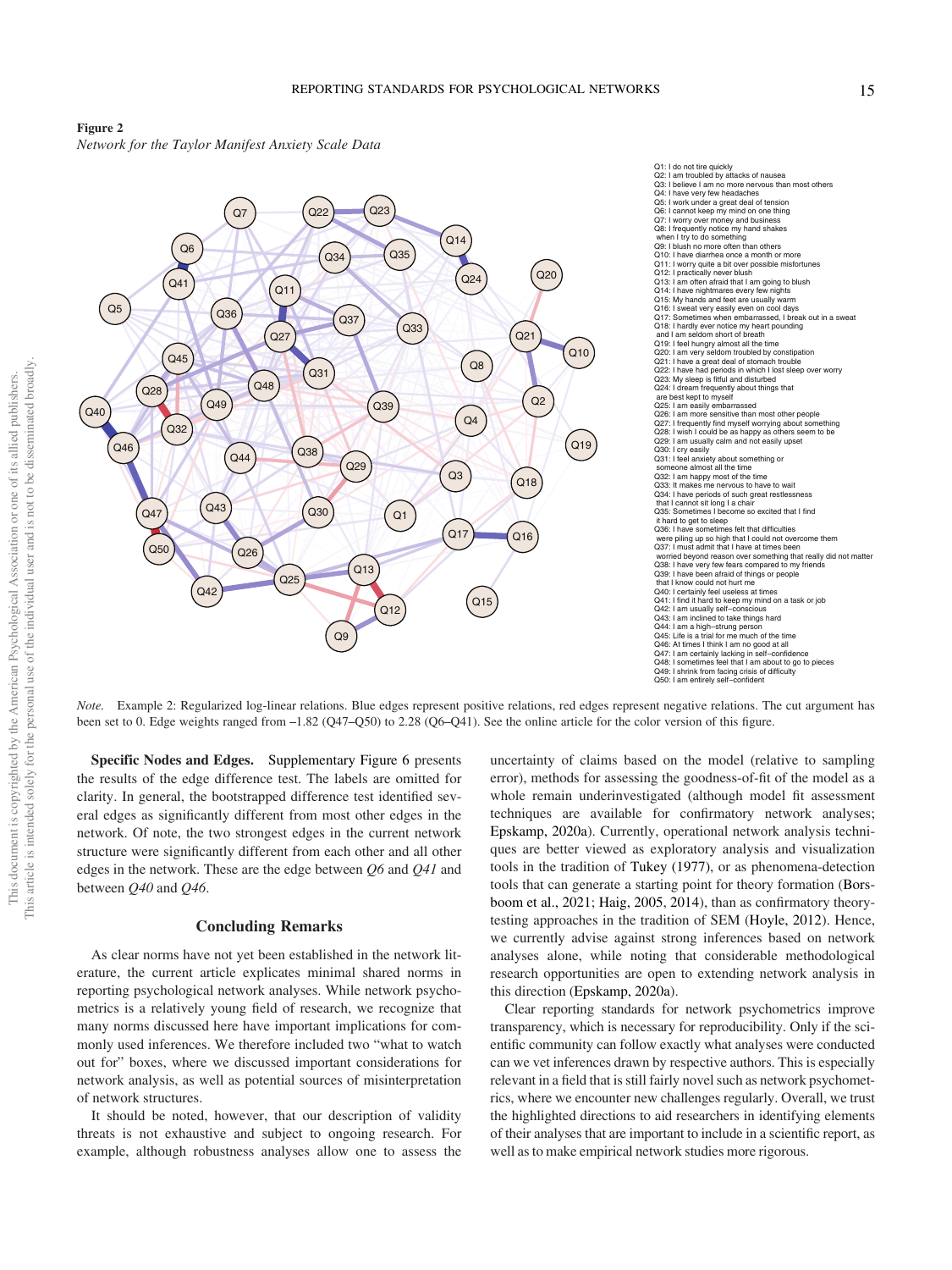#### 16 BURGER ET AL.

#### Glossary

#### (Weighted) Adjacency Matrix

A square matrix that encodes connections (or their weights) in a network. Each row and column represent a node in the network, and each cell represents the strength of the connection between the respective nodes. In this article, we focus on undirected networks, which consist of symmetric adjacency matrices, i.e., the upper and lower triangle of the matrix are identical, and for which the diagonal elements are 0.

#### Berkson's Bias

Unexpected connections that can arise when estimating models from a subsample of a population, where the sample has been selected as a function of the variables included in the model (de Ron et al., 2021). For example, Berkson's bias can arise when estimating a network of depressive symptoms from patients who score high on the sum-score of this depression scale.

#### Bootstrapped Difference Test

Significance test for investigating if the weight of two edges or the centrality of two nodes within the same network differs from one another (Epskamp, Borsboom, Fried, 2018). The test is based on calculating the difference between the two bootstrap values (i.e., for the two edge weights or the two centrality indices), and subsequently testing if the bootstrapped confidence interval around this difference estimate includes 0.

#### Bootstrap: Case-Drop

Resampling of different subsets of the data. In the context of network analysis, this allows to investigate the stability of the centrality indices for retaining different proportions of the original sample, e.g., 90%, 80%, etc. (Epskamp, Borsboom, Fried, 2018). The stability of centrality can be calculated as the correlation between centrality indices established from the original sample with the ones established from the subsets.

#### Bootstrap: Nonparametric

Resampling data from the original sample (with replacement). In the context of network analysis, this allows to investigate the accuracy of edge weight estimates, based on the width of the bootstrapped confidence intervals around the estimate (Epskamp, Borsboom, Fried, 2018).

#### Centrality Analysis

Quantifies the projected influence of a node in terms of its direct and/or indirect connections to other nodes in the network. Different centrality metrics exist that differ in their approach to quantify this influence (e.g., strength/degree, betweenness, closeness, bridge centrality, etc.).

#### Cluster Analysis

Quantifies the tendency of a network to exhibit groups of nodes ("clusters") that arise from their specific interconnections.

#### Collider Structure

Refers to the causal structure of three variables, where one is the common effect of the other two (e.g.,  $A \rightarrow B \leftarrow C$ ). If the bivariate-correlation between the two cause-variables (A, C) is zero or weakly positive, this structure may induce unexpected strong and negative relationships between them in a partial-correlation network (see also Berkson's bias).

#### Density/Sparsity (of a network)

Quantifies how well connected a network is. In the context of statistical network models, density refers to the number of estimated edges relative to the number of edges if the network were fully connected. A dense network refers to a network structure with many connections, whereas a sparse network refers to a weakly connected structure. Estimation methods such as regularization and pruning assume a sparse true network structure.

#### Edge

Connection between two nodes. Edges can be weighted or unweighted, directed or undirected. The types of networks we discuss in this article conceptualize edges as the strength of association between two nodes. This association is estimated from data, for example using (partial-) correlations.

#### Model Search/Selection

Algorithms that evaluate and select the best fitting model for the data, according to a criterium (e.g., penalized maximum likelihood estimation).

#### Network Comparison

(Formal) comparison of two (or more) network structures consisting of the same set of nodes. It is possible to compare global network properties (e.g., the correlation between the adjacency matrices, structural invariance testing, etc.), as well as local network properties (e.g., comparing a specific edge between two nodes across the networks).

#### Node

Vertices ("circles") among which we aim to establish connections. In the types of networks discussed in this article, nodes are observed variables in a dataset.

#### (Pairwise) Markov Random Field

Type of network that establishes *undirected* connections between variables. In this article, we refer to different ways of estimating such undirected networks from cross-sectional data: Gaussian Graphical Models (or partial-correlation networks) for continuous data, Ising models for binary data, and mixed graphical models for data that consists of variables with mixed distributions. In contrast, so-called Bayesian networks, or directed acyclic graphs (DAGs) establish directed connections between variables.

#### Penalization/Regularization

Method to prevent overfitting in highly parametrized models. Penalization/regularization approaches shrink model parameters towards zero, which includes removing some edges from the estimated network structure.

#### **Predictability**

Quantification of how well a node can be predicted by all remaining nodes, for example, by calculating the explained variance  $(R^2)$ .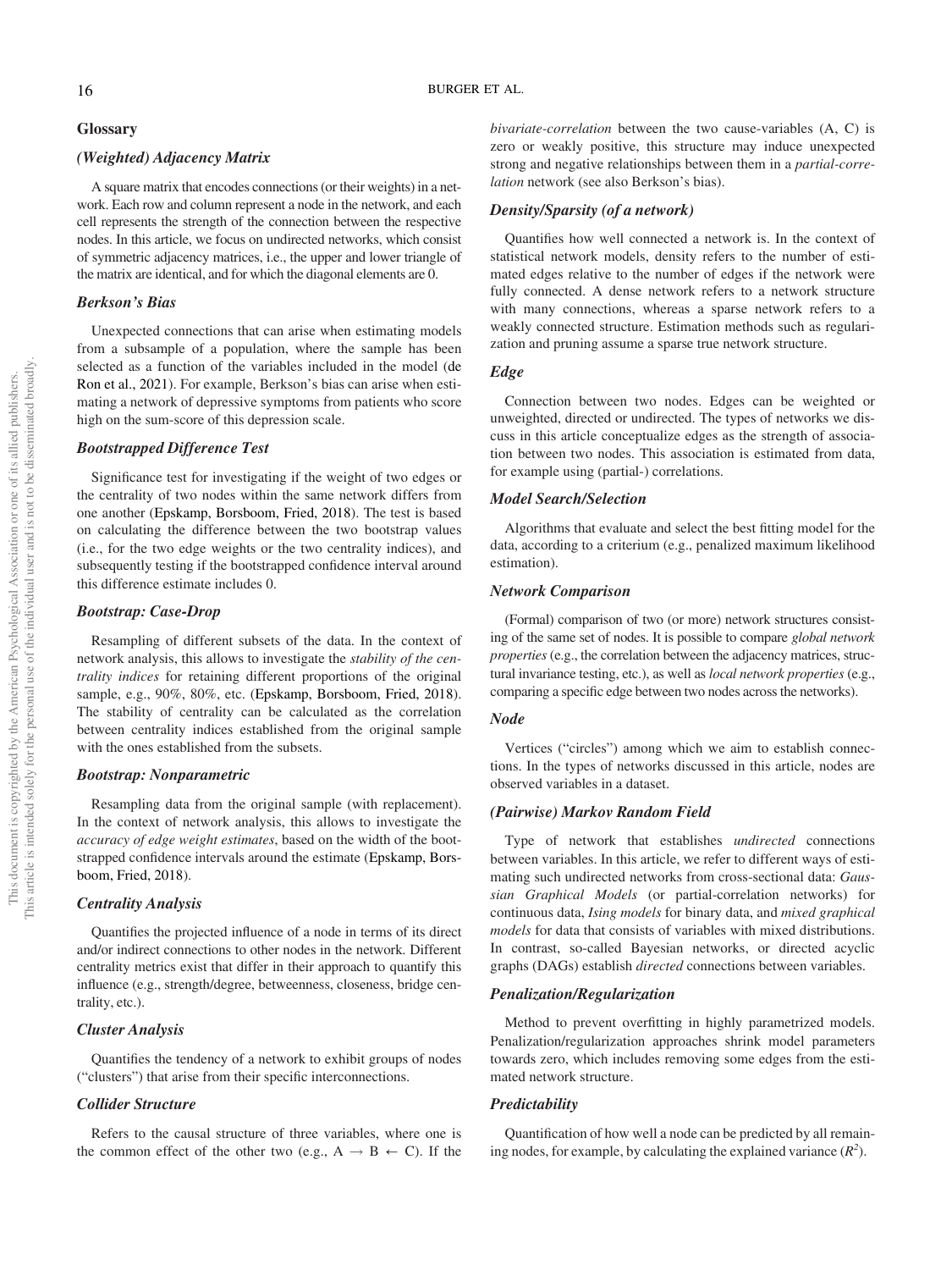#### Pruning/Thresholding

Estimation method that removes or hides edges from the network according to some threshold (e.g., statistical significance of Bayes factor criterium) in order to achieve a sparse network structure.

#### Seed Settings

Settings that determine the starting number ("seed") for routines that involve random sampling (e.g., as done in permutation tests such as the Network Comparison Test). Setting these transparently is essential for reproducibility because different seed settings will lead to slightly different results.

#### Skip-Structures

Refers to instruments that skip certain items based on the response to previous questions, e.g., only asking for more nuanced depression symptoms if the central depression symptoms are present.

#### Structure (of a Network)

The structure of a network is characterized by the presence/absence of its edges. Two networks with the same subset of nodes are equal in structure if they contain the exact same set of edges between the nodes.

#### Topological Overlap

Two nodes exhibit topological overlap if they share the same relations to the other nodes in the network.

#### References

- American Psychological Association. (2020). Publication manual of the American Psychological Association. (7th ed.). [https://doi.org/10.1037/](https://doi.org/10.1037/0000165-000) [0000165-000](https://doi.org/10.1037/0000165-000)
- Appelbaum, M., Cooper, H., Kline, R. B., Mayo-Wilson, E., Nezu, A. M., & Rao, S. M. (2018). Journal article reporting standards for quantitative research in psychology: The APA Publications and Communications Board task force report. American Psychologist, 73(1), 3–25. [https://doi](https://doi.org/10.1037/amp0000191) [.org/10.1037/amp0000191](https://doi.org/10.1037/amp0000191)
- Barabási, A. L. (2012). The network takeover. Nature Physics, 8(1), 14–16. <https://doi.org/10.1038/nphys2188>
- Blanken, T. F., Borsboom, D., Penninx, B. W. J. H., & Van Someren, E. J. W. (2020). Network outcome analysis identifies difficulty initiating sleep as a primary target for prevention of depression: A 6-year prospective study. Sleep, 43(5), zsz288. <https://doi.org/10.1093/sleep/zsz288>
- Blanken, T. F., Isvoranu, A.-M., & Epskamp, S. (in press). Estimating network structures using model selection. In A.-M. Isvoranu, S. Epskamp, L. J. Waldorp, & D. Borsboom (Eds.), Network psychometrics with R: A guide for behavioral and social scientists. Routledge, Taylor & Francis Group.
- Borsboom, D., Deserno, M. K., Rhemtulla, M., Epskamp, S., Fried, E. I., McNally, R. J., Robinaugh, D. J., Perugini, M., Dalege, J., Costantini, G., Isvoranu, A.-M., Wysocki, A. C., van Borkulo, C. D., van Bork, R., & Waldorp, L. J. (2021). Network analysis of multivariate data in psychological science. Nature Reviews Methods Primers, 1(1), 1–18. <https://doi.org/10.1038/s43586-021-00055-w>
- Borsboom, D., Fried, E. I., Epskamp, S., Waldorp, L. J., van Borkulo, C. D., van der Maas, H. L. J., & Cramer, A. O. J. (2017). False alarm? A comprehensive reanalysis of "Evidence that psychopathology symptom networks have limited replicability" by Forbes, Wright, Markon, and

Krueger (2017). Journal of Abnormal Psychology, 126(7), 989–999. <https://doi.org/10.1037/abn0000306>

- Borsboom, D., van der Maas, H. L. J., Dalege, J., Kievit, R. A., & Haig, B. D. (2021). Theory construction methodology: A practical framework for building theories in psychology. Perspectives on Psychological Science, 16(4), 756–766. <https://doi.org/10.1177/1745691620969647>
- Bringmann, L. F., Elmer, T., Epskamp, S., Krause, R. W., Schoch, D., Wichers, M., Wigman, J. T. W., & Snippe, E. (2019). What do centrality measures measure in psychological networks? Journal of Abnormal Psychology, 128(8), 892–903. <https://doi.org/10.1037/abn0000446>
- Burger, J., Isvoranu, A.-M., Lunansky, G., Haslbeck, J. M. B., Epskamp, S., Hoekstra, R. H. A., Fried, E. I., Borsboom, D., & Blanken, T. F. (2020). Reporting standards for psychological network analyses in cross-sectional data. PsyArXiv. <https://doi.org/10.31234/osf.io/4y9nz>
- Burger, J., Stroebe, M. S., Perrig-Chiello, P., Schut, H. A., Spahni, S., Eisma, M. C., & Fried, E. I. (2020). Bereavement or breakup: Differences in networks of depression. Journal of Affective Disorders, 267, 1–8. <https://doi.org/10.1016/j.jad.2020.01.157>
- Costantini, G., Epskamp, S., Borsboom, D., Perugini, M., Mõttus, R., Waldorp, L. J., & Cramer, A. O. J. (2015). State of the aRt personality research: A tutorial on network analysis of personality data in R. Journal of Research in Personality, 54, 13–29. [https://doi.org/10.1016/j.jrp.2014](https://doi.org/10.1016/j.jrp.2014.07.003) [.07.003](https://doi.org/10.1016/j.jrp.2014.07.003)
- de Ron, J., Fried, E. I., & Epskamp, S. (2021). Psychological networks in clinical populations: Investigating the consequences of Berkson's bias. Psychological Medicine, 51(1), 168–176. [https://doi.org/10.1017/S0033](https://doi.org/10.1017/S0033291719003209) [291719003209](https://doi.org/10.1017/S0033291719003209)
- Deserno, M. K., Borsboom, D., Begeer, S., & Geurts, H. M. (2017). Multicausal systems ask for multicausal approaches: A network perspective on subjective well-being in individuals with autism spectrum disorder. Autism: An International Journal of Research and Practise, 21(8), 960–971. <https://doi.org/10.1177/1362361316660309>
- Efron, B. (1979). Computers and the theory of statistics: Thinking the unthinkable. SIAM Review, 21(4), 460–480. [https://doi.org/10.1137/](https://doi.org/10.1137/1021092) [1021092](https://doi.org/10.1137/1021092)
- Elliott, H., Jones, P. J., & Schmidt, U. (2020). Central symptoms predict posttreatment outcomes and clinical impairment in anorexia nervosa: A network analysis. Clinical Psychological Science, 8(1), 139–154. <https://doi.org/10.1177/2167702619865958>
- Epskamp, S. (2019). Reproducibility and replicability in a fast-paced methodological world. Advances in Methods and Practices in Psychological Science, 2(2), 145–155. <https://doi.org/10.1177/2515245919847421>
- Epskamp, S. (2020a). Psychometric network models from time-series and panel data. Psychometrika, 85(1), 206–231. [https://doi.org/10.1007/](https://doi.org/10.1007/s11336-020-09697-3) [s11336-020-09697-3](https://doi.org/10.1007/s11336-020-09697-3)
- Epskamp, S. (2020b). Software updates: Bootnet 1.3 and psychonetrics 0.5. [http://psychonetrics.org/2020/01/26/software-updates-bootnet-1-3](http://psychonetrics.org/2020/01/26/software-updates-bootnet-1-3-and-psychonetrics-0-5/#New_default_behavior) [-and-psychonetrics-0-5/#New\\_default\\_behavior](http://psychonetrics.org/2020/01/26/software-updates-bootnet-1-3-and-psychonetrics-0-5/#New_default_behavior)
- Epskamp, S., & Fried, E. I. (2018). A tutorial on regularized partial correlation networks. Psychological Methods, 23(4), 617–634. [https://doi](https://doi.org/10.1037/met0000167) [.org/10.1037/met0000167](https://doi.org/10.1037/met0000167)
- Epskamp, S., Borsboom, D., & Fried, E. I. (2018). Estimating psychological networks and their accuracy: A tutorial paper. Behavior Research Methods, 50(1), 195–212. <https://doi.org/10.3758/s13428-017-0862-1>
- Epskamp, S., Cramer, A. O. J., Waldorp, L. J., Schmittmann, V. D., & Borsboom, D. (2012). qgraph: Network visualizations of relationships in psychometric data. Journal of Statistical Software. Advance online publication. <https://doi.org/10.18637/jss.v048.i04>
- Epskamp, S., Isvoranu, A.-M., & Cheung, M. W.-L. (2021). Meta-analytic Gaussian network aggregation. Psychometrika. Advance online publication. <https://doi.org/10.1007/s11336-021-09764-3>
- Epskamp, S., Kruis, J., & Marsman, M. (2017). Estimating psychopathological networks: Be careful what you wish for, *PLoS ONE*, 12(6), e0179891. <https://doi.org/10.1371/journal.pone.0179891>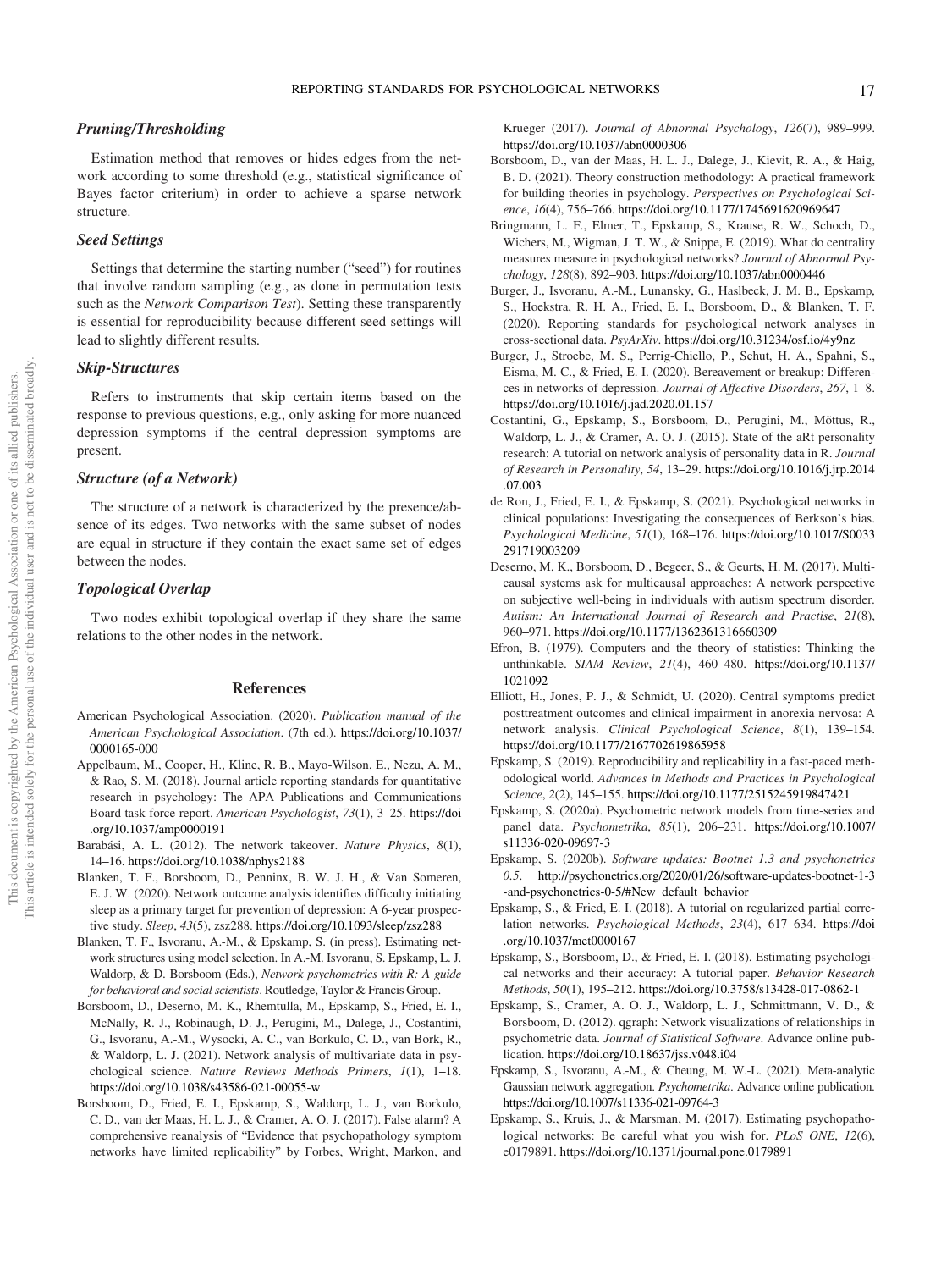- Epskamp, S., Maris, G., Waldorp, L. J., & Borsboom, D. (2018). Network psychometrics. In P. Irwing, T. Booth, & D. J. Hughes (Eds.), The Wiley handbook of psychometric testing: A multidisciplinary reference on survey (pp. 953–986). Scale and Test Development. [https://doi.org/10](https://doi.org/10.1002/9781118489772.ch30) [.1002/9781118489772.ch30](https://doi.org/10.1002/9781118489772.ch30)
- Epskamp, S., Rhemtulla, M., & Borsboom, D. (2017). Generalized network psychometrics: Combining network and latent variable models. Psychometrika, 82(4), 904–927. [https://doi.org/10.1007/s11336-017-](https://doi.org/10.1007/s11336-017-9557-x) [9557-x](https://doi.org/10.1007/s11336-017-9557-x)
- Epskamp, S., Waldorp, L. J., Mõttus, R., & Borsboom, D. (2018). The Gaussian graphical model in cross-sectional and time-series data. Multivariate Behavioral Research, 53(4), 453–480. [https://doi.org/10.1080/](https://doi.org/10.1080/00273171.2018.1454823) [00273171.2018.1454823](https://doi.org/10.1080/00273171.2018.1454823)
- Flake, J. K., & Fried, E. I. (2019). Measurement schmeasurement: Questionable measurement practices and how to avoid them. PsyArXiv. <https://doi.org/10.31234/osf.io/hs7wm>
- Foygel, R., & Drton, M. (2010). Extended Bayesian information criteria for Gaussian graphical models. In J. D. Lafferty, C. K. I. Williams, J. Shawe-Taylor, R. S. Zemel, & A. Culotta (Eds.), Advances in Neural Information Processing Systems 23: 24th Annual Conference on Neural Information Processing Systems 2010, NIPS 2010 (pp. 604–612). Curran Associates, Inc.
- Fried, E. I., & Cramer, A. O. J. (2017). Moving forward: Challenges and direction for psychopathological network theory and methodology. Perspectives on Psychological Science, 12(6), 999–1020. [https://doi.org/10](https://doi.org/10.1177/1745691617705892) [.1177/1745691617705892](https://doi.org/10.1177/1745691617705892)
- Fried, E. I., Eidhof, M. B., Palic, S., Costantini, G., Huisman-van Dijk, H. M., Bockting, C. L. H., Engelhard, I., Armour, C., Nielsen, A. B. S., & Karstoft, K.-I. (2018). Replicability and generalizability of posttraumatic stress disorder (PTSD) networks: A cross-cultural multisite study of PTSD symptoms in four trauma patient samples. Clinical Psychological Science, 6(3), 335–351. <https://doi.org/10.1177/2167702617745092>
- Fried, E. I., Epskamp, S., Veenman, M., & van Borkulo, C. D. (in press). Network stability, comparison, and replicability. In A.-M. Isvoranu, S. Epskamp, L. J. Waldorp, & D. Borsboom (Eds.), Network psychometrics with R: A guide for behavioral and social scientists. Routledge, Taylor & Francis Group.
- Fruchterman, T. M. J., & Reingold, E. M. (1991). Graph drawing by forcedirected placement. Software, Practice & Experience, 21(11), 1129–1164. <https://doi.org/10.1002/spe.4380211102>
- Gates, K. M., & Molenaar, P. C. M. (2012). Group search algorithm recovers effective connectivity maps for individuals in homogeneous and heterogeneous samples. NeuroImage, 63(1), 310–319. [https://doi.org/10](https://doi.org/10.1016/j.neuroimage.2012.06.026) [.1016/j.neuroimage.2012.06.026](https://doi.org/10.1016/j.neuroimage.2012.06.026)
- Golino, H. F., & Epskamp, S. (2017). Exploratory graph analysis: A new approach for estimating the number of dimensions in psychological research. PLoS ONE, 12(6), e0174035. [https://doi.org/10.1371/journal](https://doi.org/10.1371/journal.pone.0174035) [.pone.0174035](https://doi.org/10.1371/journal.pone.0174035)
- Haig, B. D. (2005). An abductive theory of scientific method. Psychological Methods, 10(4), 371–388. [https://doi.org/10.1037/1082-989X.10.4](https://doi.org/10.1037/1082-989X.10.4.371) [.371](https://doi.org/10.1037/1082-989X.10.4.371)
- Haig, B. D. (2014). Investigating the psychological world: Scientific method in the behavioral sciences. MIT Press. [https://doi.org/10.7551/](https://doi.org/10.7551/mitpress/9780262027366.001.0001) [mitpress/9780262027366.001.0001](https://doi.org/10.7551/mitpress/9780262027366.001.0001)
- Haslbeck, J. M. B. (2020). Estimating group differences in network models using moderation analysis. PsyArXiv. [https://doi.org/10.31234/osf.io/](https://doi.org/10.31234/osf.io/926pv) [926pv](https://doi.org/10.31234/osf.io/926pv)
- Haslbeck, J. M. B., Borsboom, D., & Waldorp, L. J. (2021). Moderated Network Models. Multivariate Behavioral Research, 56(2), 256–287. <https://doi.org/10.1080/00273171.2019.1677207>
- Haslbeck, J. M. B., Bringmann, L. F., & Waldorp, L. J. (2021). A tutorial on estimating time-varying vector autoregressive models. Multivariate Behavioral Research, 56(1), 120–149. [https://doi.org/10.1080/00273171](https://doi.org/10.1080/00273171.2020.1743630) [.2020.1743630](https://doi.org/10.1080/00273171.2020.1743630)
- Haslbeck, J. M. B., & Fried, E. I. (2017). How predictable are symptoms in psychopathological networks? A reanalysis of 18 published datasets. Psychological Medicine, 47(16), 2767–2776. [https://doi.org/10.1017/](https://doi.org/10.1017/S0033291717001258) [S0033291717001258](https://doi.org/10.1017/S0033291717001258)
- Haslbeck, J. M. B., Ryan, O., & Dablander, F. (2020). The sum of all fears: Comparing networks based on symptom sum-scores. Psychological Methods. Advance online publication. <https://doi.org/10.1037/met0000418>
- Haslbeck, J. M. B., & Waldorp, L. J. (2018). How well do network models predict observations? On the importance of predictability in network models. Behavior Research Methods, 50(2), 853–861. [https://doi.org/10](https://doi.org/10.3758/s13428-017-0910-x) [.3758/s13428-017-0910-x](https://doi.org/10.3758/s13428-017-0910-x)
- Haslbeck, J. M. B., & Waldorp, L. J. (2020). MGM: Estimating time-varying mixed graphical models in high-dimensional data. Journal of Statistical Software. Advance online publication. [https://doi.org/10.18637/jss](https://doi.org/10.18637/jss.v093.i08) [.v093.i08](https://doi.org/10.18637/jss.v093.i08)
- Hautzinger, M., & Geue, K. (2016). Allgemeine depressionsskala [Center for Epidemiologic Studies Depression scale]. In K. Geue, B. Strauß, & E. Brähler (Eds.), Diagnostische Verfahren in der Psychotherapie (pp. 33–35). <https://doi.org/10.1026/02700-00>
- Hennig, C. (2015). What are the true clusters? Pattern Recognition Letters, 64(15), 53–62. <https://doi.org/10.1016/j.patrec.2015.04.009>
- Hoyle, R. H. (2012). Handbook of structural equation modeling. Guilford Press.
- Hoyle, R. H., & Isherwood, J. C. (2013). Reporting results from structural equation modeling analyses in Archives of Scientific Psychology. Archives of Scientific Psychology, 1(1), 14–22. [https://doi.org/10.1037/](https://doi.org/10.1037/arc0000004) [arc0000004](https://doi.org/10.1037/arc0000004)
- Ising, E. (1925). Beitrag zur Theorie des Ferromagnetismus [On the theory of ferromagnetism]. Zeitschrift Für Physik, 31(1), 253–258. [https://doi](https://doi.org/10.1007/BF02980577) [.org/10.1007/BF02980577](https://doi.org/10.1007/BF02980577)
- Isvoranu, A.-M., & Epskamp, S. (2021). Which estimation method to choose in network psychometrics? Deriving guidelines for applied researchers. Psychological Methods. Advance online publication. [https://](https://doi.org/10.1037/met0000439) [doi.org/10.1037/met0000439](https://doi.org/10.1037/met0000439)
- Isvoranu, A.-M., Epskamp, S., Waldorp, L. J., & Borsboom, D. (Eds.). (in press). Network psychometrics with R: A guide for behavioral and social scientists. Routledge, Taylor & Francis Group.
- Isvoranu, A.-M., Guloksuz, S., Epskamp, S., van Os, J., Borsboom, D., & Investigators, G. (2020). Toward incorporating genetic risk scores into symptom networks of psychosis. Psychological Medicine, 50(4), 636–643. <https://doi.org/10.1017/S003329171900045X>
- Isvoranu, A.-M., Ziermans, T., Schirmbeck, F., Borsboom, D., Geurts, H. M., de Haan, L., van Amelsvoort, T., Bartels-Velthuis, A. A., Simons, C. J. P., & van Os, J. (2021). Autistic symptoms and social functioning in psychosis: A network approach. Schizophrenia Bulletin. Advance online publication. <https://doi.org/10.1093/schbul/sbab084>
- Jones, P. J. (2017). networktools: Assorted Tools for Identifying Important Nodes in Networks. (R package version 1.0.0). [https://CRAN.R-project](https://CRAN.R-project.org/package=networktools) [.org/package=networktools](https://CRAN.R-project.org/package=networktools).
- Jones, P. J., Ma, R., & McNally, R. J. (2019). Bridge centrality: A network approach to understanding comorbidity. Multivariate Behavioral Research, 56(2), 1–15. <https://doi.org/10.1080/00273171.2019.1614898>
- Jones, P. J., Mair, P., & McNally, R. J. (2018). Visualizing psychological networks: A tutorial in R. Frontiers in Psychology, 9, 1742. [https://doi](https://doi.org/10.3389/fpsyg.2018.01742) [.org/10.3389/fpsyg.2018.01742](https://doi.org/10.3389/fpsyg.2018.01742)
- Lauritzen, S. L. (1996). Graphical models (Vol. 17) Clarendon Press.
- Levinson, C. A., Brosof, L. C., Vanzhula, I., Christian, C., Jones, P., Rodebaugh, T. L., Langer, J. K., White, E. K., Warren, C., Weeks, J. W., Menatti, A., Lim, M. H., & Fernandez, K. C. (2018). Social anxiety and eating disorder comorbidity and underlying vulnerabilities: Using network analysis to conceptualize comorbidity. International Journal of Eating Disorders, 51(7), 693–709. <https://doi.org/10.1002/eat.22890>
- Marsman, M., Borsboom, D., Kruis, J., Epskamp, S., van Bork, R., Waldorp, L. J., Maas, H. L. J. V. D., & Maris, G. (2018). An